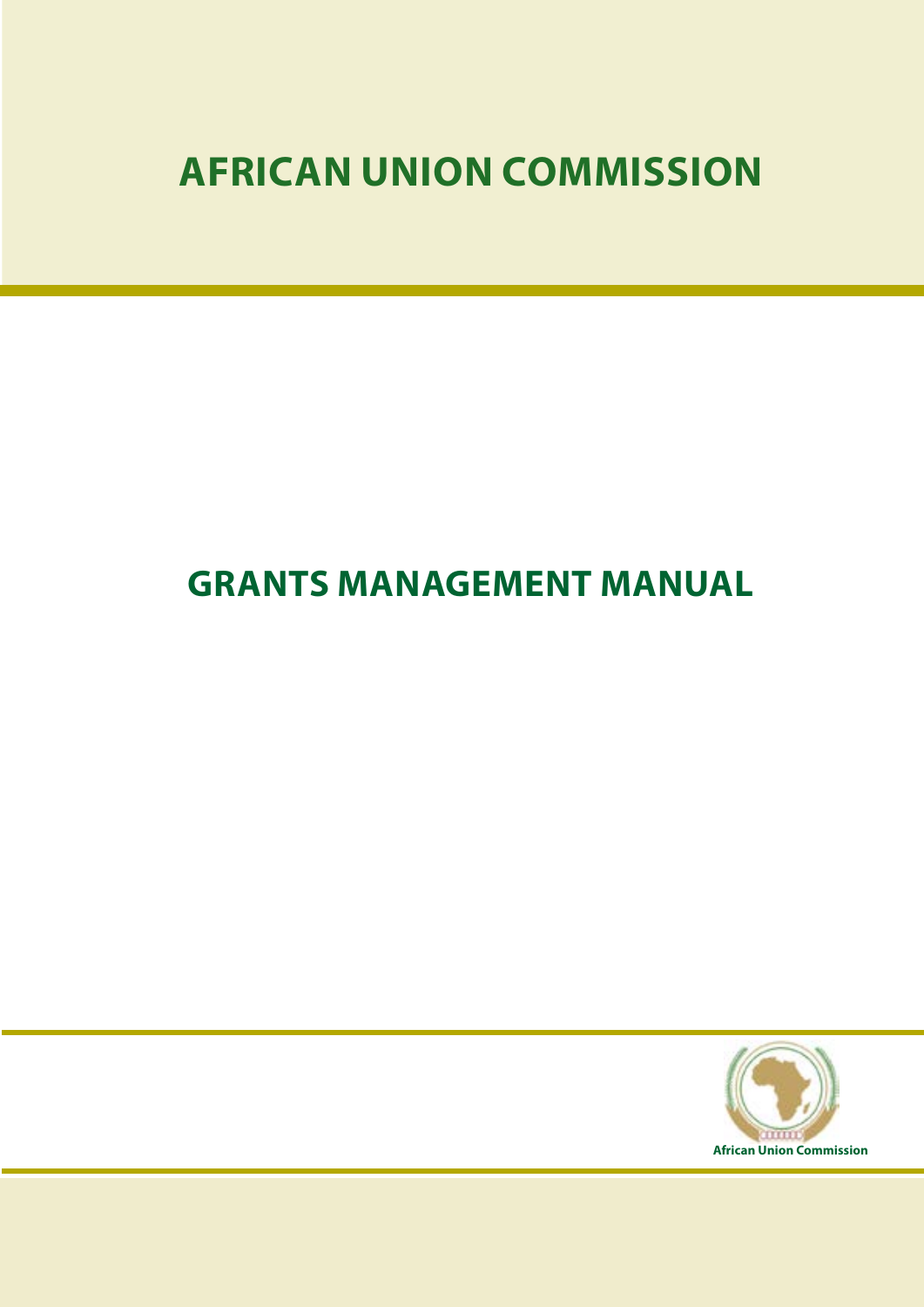الاتحاد الأفريقي



**AFRICAN UNION UNION AFRICAINE**

**UNIÃO AFRICANA**

# AFRICAN UNION COMMISSION GRANTS MANAGEMENT MANUAL

(Version 1.0)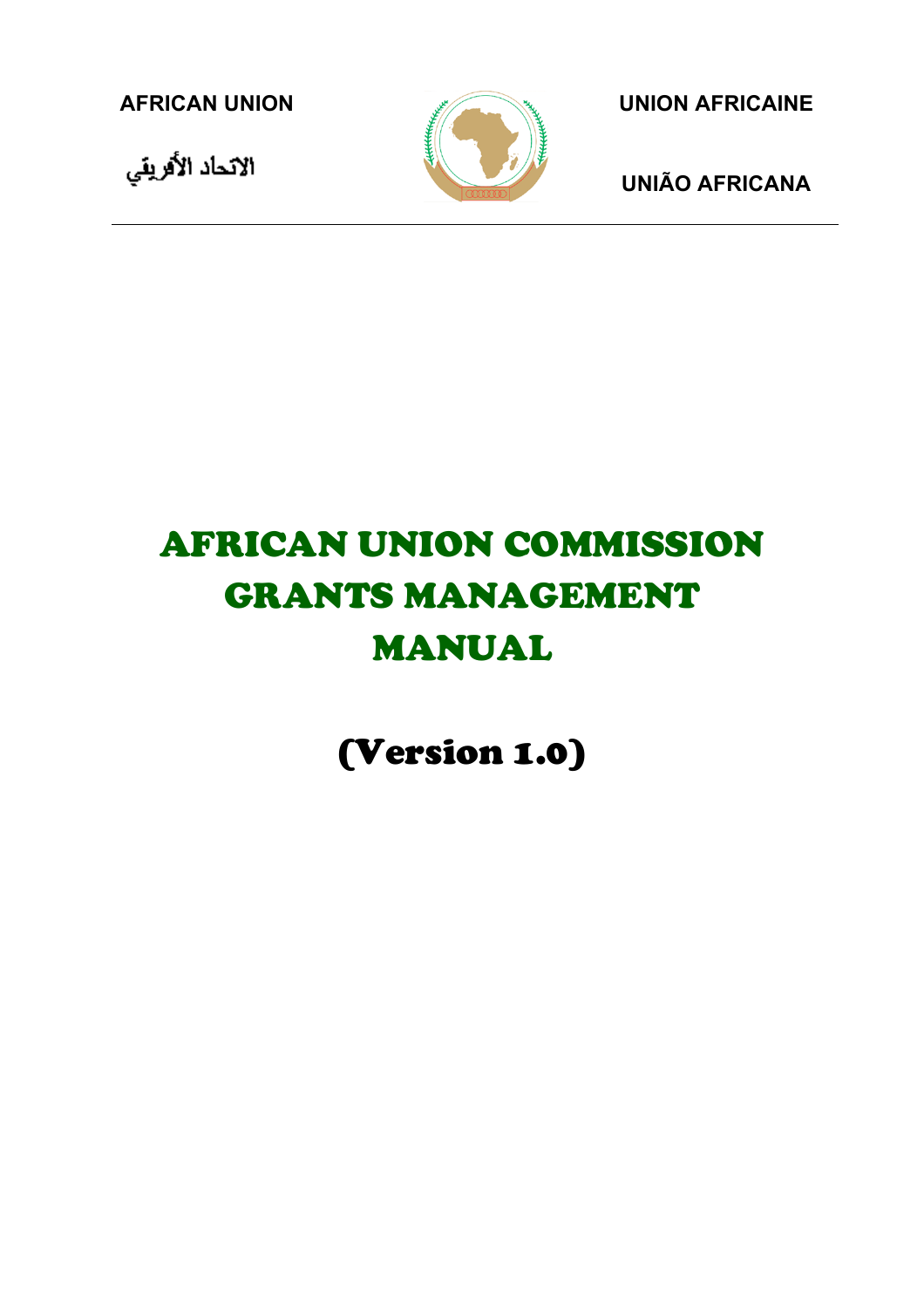## **Table of Contents**

|            | <b>CHAPTER 1:</b>                                                         |  |  |  |
|------------|---------------------------------------------------------------------------|--|--|--|
| 1.1        |                                                                           |  |  |  |
| 1.2        |                                                                           |  |  |  |
| 1.3        |                                                                           |  |  |  |
|            | SECTION 2: GRANTS MANAGEMENT PRINCIPLES AND ETHICS 9                      |  |  |  |
|            |                                                                           |  |  |  |
| 2.1<br>2.2 |                                                                           |  |  |  |
|            |                                                                           |  |  |  |
| 3.1        |                                                                           |  |  |  |
| 3.2<br>3.3 |                                                                           |  |  |  |
| 3.4        |                                                                           |  |  |  |
|            |                                                                           |  |  |  |
|            |                                                                           |  |  |  |
|            | <b>GRANTS MANAGEMENT RESPONSIBILITY  14</b><br><b>CHAPTER 4:</b>          |  |  |  |
| 4.1        |                                                                           |  |  |  |
|            |                                                                           |  |  |  |
|            |                                                                           |  |  |  |
| 5.1        |                                                                           |  |  |  |
| 5.2        |                                                                           |  |  |  |
|            | SECTION 5: STEP BY STEP GRANTS MANAGEMENT GUIDELINES17                    |  |  |  |
|            | <b>CHAPTER 6:</b>                                                         |  |  |  |
| 6.1        |                                                                           |  |  |  |
| 6.2        |                                                                           |  |  |  |
| 6.3        |                                                                           |  |  |  |
|            | <b>CHAPTER 7:</b>                                                         |  |  |  |
| 7.1        | ADDITIONAL INFORMATION BEFORE THE DEADLINE FOR SUBMISSION OF PROPOSALS 18 |  |  |  |
| 7.2        |                                                                           |  |  |  |
| 7.3        |                                                                           |  |  |  |
| 7.4        |                                                                           |  |  |  |
|            |                                                                           |  |  |  |
| 8.1        |                                                                           |  |  |  |
| 8.2        |                                                                           |  |  |  |
| 8.3        |                                                                           |  |  |  |
| 8.4        |                                                                           |  |  |  |
|            |                                                                           |  |  |  |
| 9.1        |                                                                           |  |  |  |
| 9.2<br>9.3 |                                                                           |  |  |  |
|            |                                                                           |  |  |  |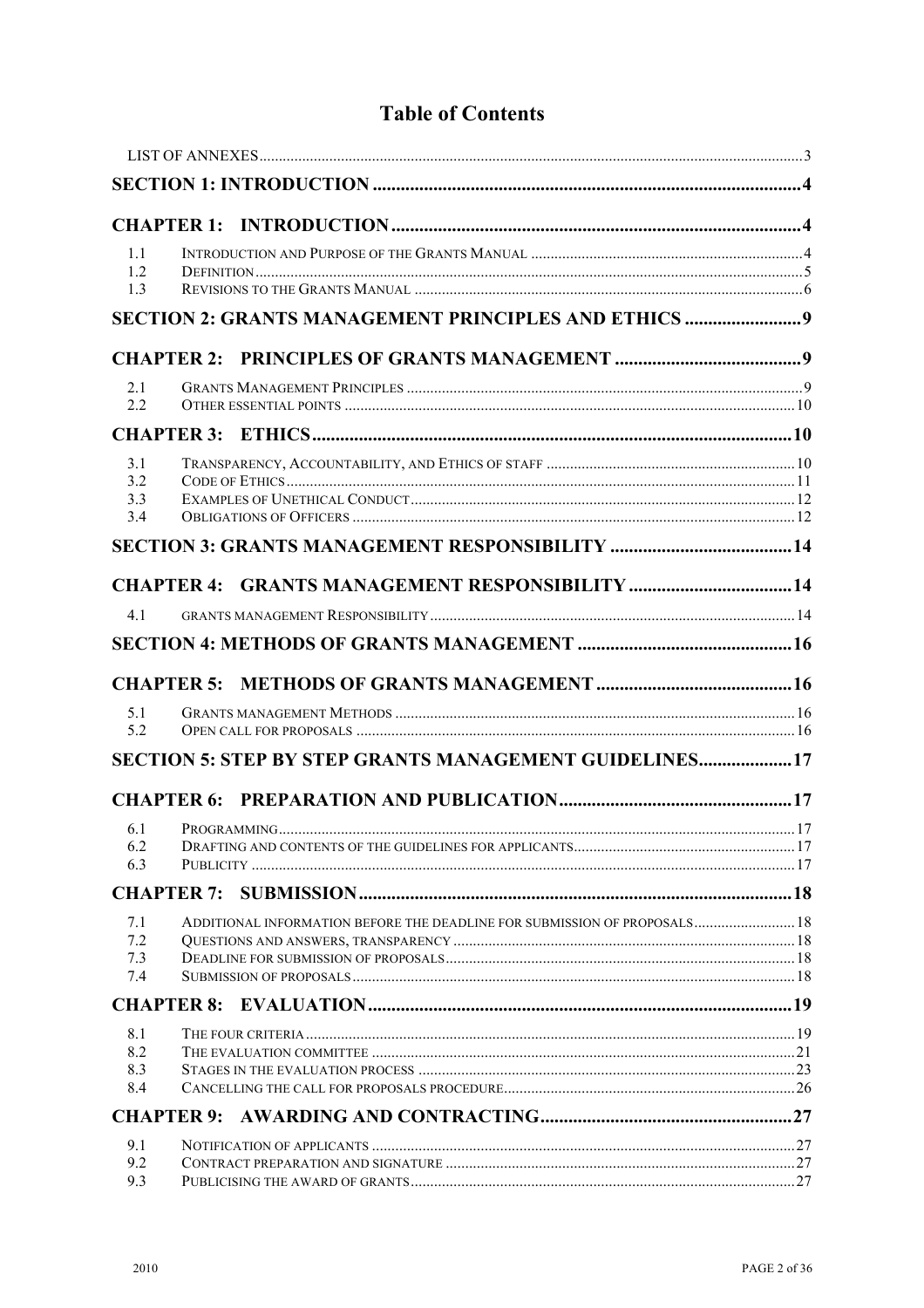| 10 <sub>1</sub><br>10.2             |                                                                         |  |
|-------------------------------------|-------------------------------------------------------------------------|--|
|                                     |                                                                         |  |
|                                     | <b>CHAPTER 11: CHARACTERISTICS OF THE STANDARD GRANT CONTRACT</b><br>30 |  |
| 111<br>11 <sub>2</sub>              |                                                                         |  |
|                                     | CHAPTER 12: PROCUREMENT BY GRANT BENEFICIARIES30                        |  |
| 12 <sub>1</sub>                     |                                                                         |  |
|                                     |                                                                         |  |
| 13.1<br>132<br>13.3<br>13.4<br>13.5 |                                                                         |  |
|                                     | <b>CHAPTER 14: COMMUNICATIONS AND RECORDS MANAGEMENT 33</b>             |  |
| 141<br>142                          |                                                                         |  |
|                                     |                                                                         |  |
| 15.1                                |                                                                         |  |

## **LIST OF ANNEXES**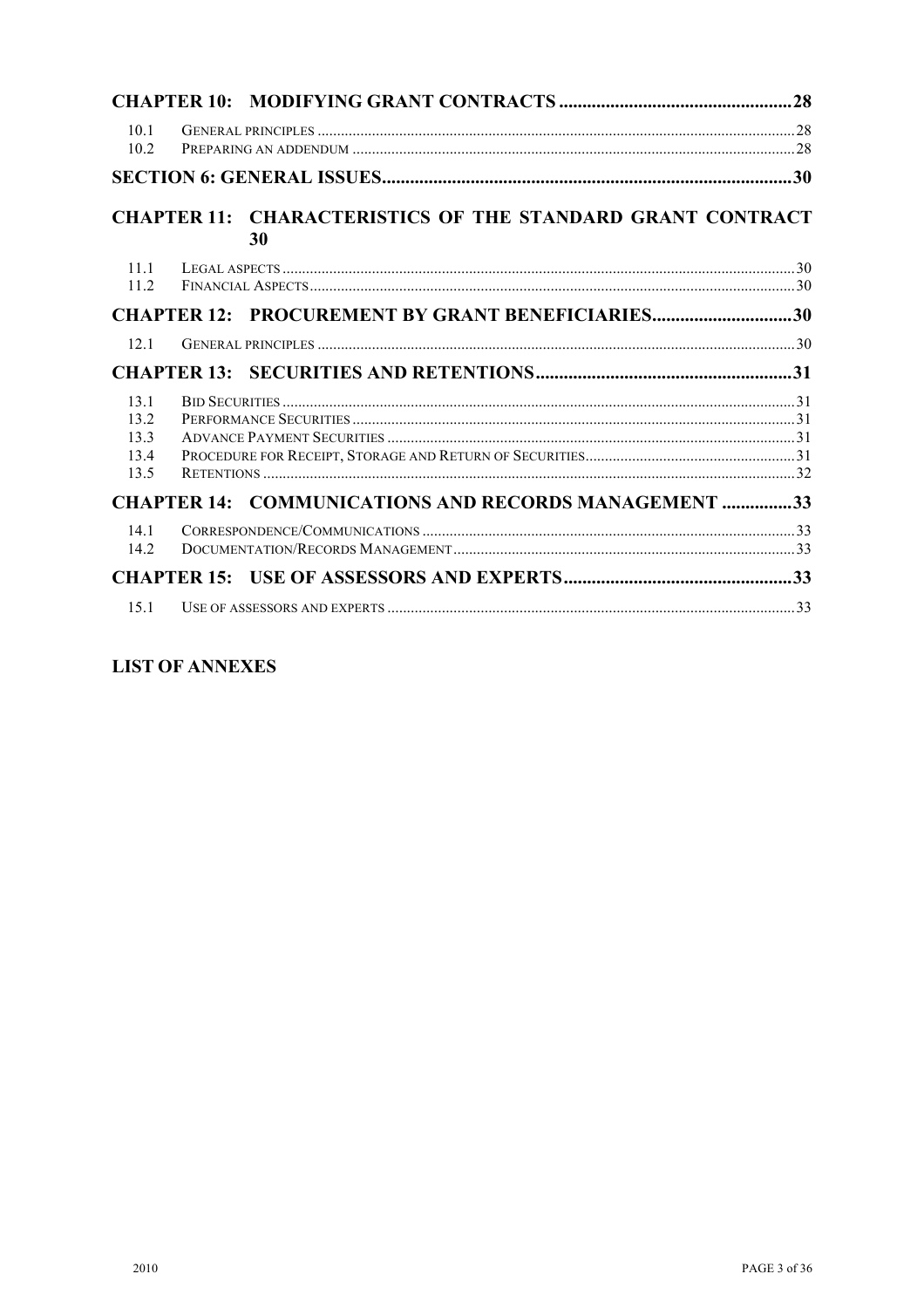## **SECTION 1: INTRODUCTION**

## **CHAPTER 1: INTRODUCTION**

#### **1.1 INTRODUCTION AND PURPOSE OF THE GRANTS MANUAL**

#### **1.1.1 Introduction**

Calls for proposals management is at a very early stage at the AUC. At the time of writing the first version of this document, the only call for proposals in the pipeline is the *ACP research for sustainable development* under the Africa-EU Partnership 8. Considering the pilot dimension of this first call, there are a series of aspects that will be conceived and designed on an ad-hoc basis. Lessons learnt under this exercise will be further used for the fine tuning of this manual.

#### **1.1.2 Purpose of the Manual**

The Manual details the standards, policies and procedures to be followed in the organisation of calls for proposals within the AUC. These standards, policies and procedures are designed to:

- (a) provide detailed guidance on the grants management processes;
- (b) provide uniform procedures for the grants management of goods, works and services;
- (c) ensure transparency and accountability in all operations, and consistency with the guidelines of partners where necessary;
- (d) improve the efficiency and effectiveness of operations;
- (e) promote the consistent application of best grants management practices and international standards

#### **1.1.3 Scope, Application and Limitations of Manual**

- (a) In view of the current stage of the grants management activities at the AUC (see point 1.1.1 above), the scope of this manual is to provide the basic set of principles, processes and applicable rules in line with commonly accepted international standards. Subsequent modifications of these main elements will be carried out in order to adapt to the specific requirements of each call for proposals.
- (b) This manual has been integrated with the procurement manual of the AUC, and it follows its structure for harmonisation and clarity purposes.
- (c) Even though this first effort has been carried out by the HRST Department, no specific mention is done to research grants. It was decided to work on providing the organisation the procedural umbrella under which calls for proposals for any policy area could find the necessary procedures. This set of documents and rules (evaluation grids, definition for criteria to create consortia, etc) will be further updated by the operational responsible department and then submitted to the central Administration for approval.
- (d) This decentralised initiative (the managing of these rules) should normally be re-centralised as soon as cost-effectiveness so proves. This will largely depend on the number of call for proposals that the AUC will carry out.
- (e) The Manual covers a standard call for proposals cycle from preparation of a call to contract implementation and evaluation.

## **1.1.4 Structure of the Manual**

- (a) For ease of use, the Manual is separated into six Sections:
	- **1. Introduction**: this Section.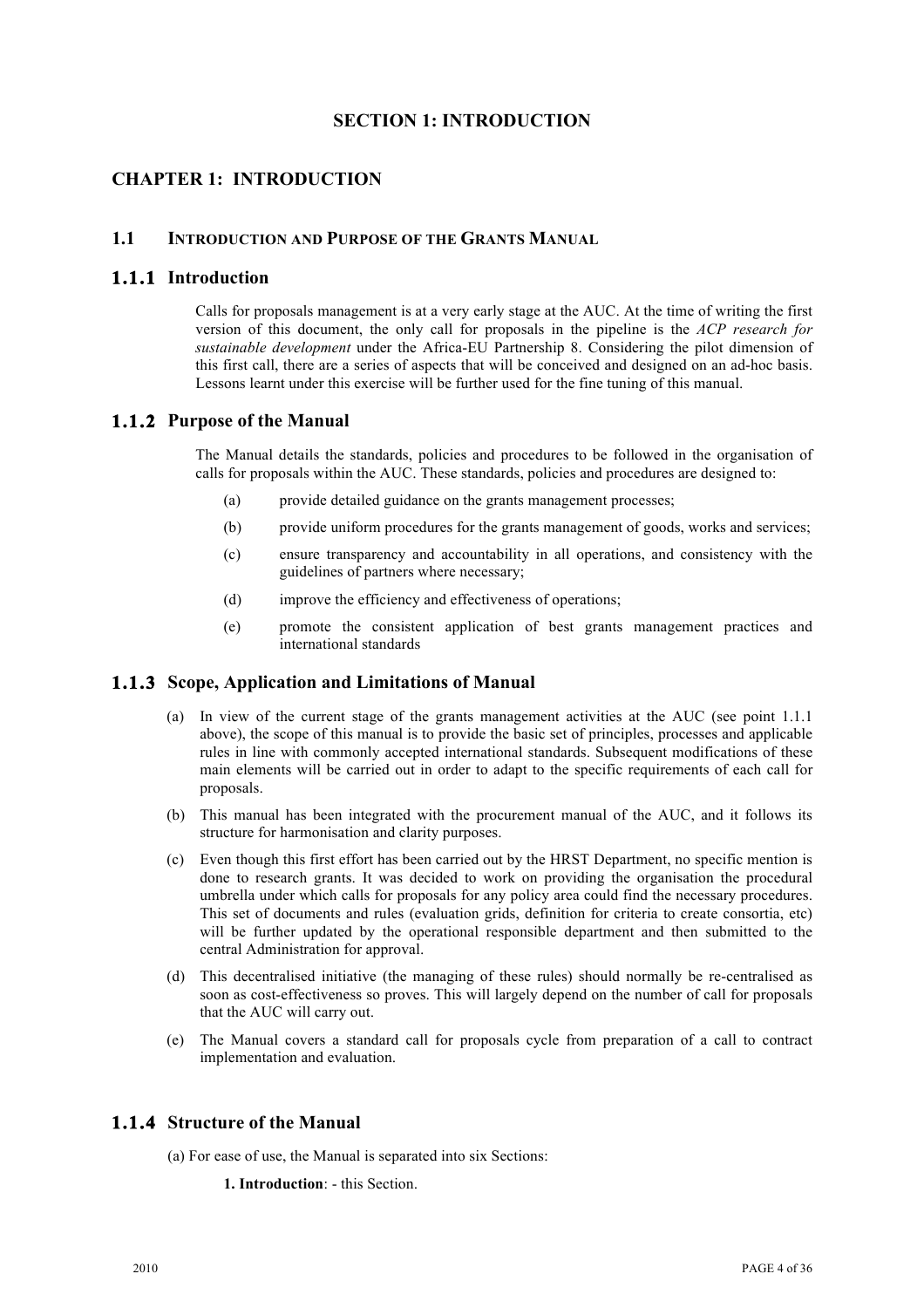#### **2. Principles of Grants management and Ethics** which includes:

- The principles of grants management;
- A code of ethics for individual Officers of the AUC;
- **3. Grants management Responsibility (ongoing)**, detailing:
	- The structures and responsibilities for grants management activity;
- **4. Methods of Grants management**, which gives guidance on:
	- The methods of grants management to be applied;

#### **5. Step-by-Step Grants management Guidelines**

This Section contains all the essential steps required for grants management planning and day to day grants management activities, from preparation to completion of the contract.

#### **6. General Issues:**

Additional guidelines are provided for reference:

- i. characteristics of the standard grant contract;
- ii. procurement by grant beneficiaries
- iii. use of assessors and experts
- iv. securities and retentions;

#### **1.2 DEFINITION**

#### **1.2.1 Definition of grant**

A grant is a direct financial contribution, by way of donation, in order to finance an action intended to support achievement of a specific objective forming part of the African Union policy; A grant is made for an operation which is proposed to the Contracting Authority by a potential beneficiary (an "applicant") and falls within the normal framework of the beneficiary's activities.

#### **1.2.2 Basic financial aspects**

- (a) A grant can only be made for an operation whose immediate objective is non-commercial. Under no circumstances may the grant give rise to profits (i.e., it must be restricted to the amount required to balance income and expenditure for the action, see point 2.1.6), Grant beneficiaries are generally non-profit-making. A beneficiary is responsible for implementing the operation and retains ownership of its results. A grant beneficiary generally contributes to the financing of the action except in cases where full AUC financing is essential for the action to be carried out or full financing is required (see point 2.1.5
- (b) The grant is expressed by ways of a percentage and a maximum amount of the eligible costs of the action actually incurred by the beneficiary. If lump sums (with a unit value not exceeding  $\epsilon$ /(USD) Twenty-Five thousand (25,000) per category(ies) of eligible cost) or flat-rate financing are envisaged, its use and the maximum amounts must be authorised by grant or type of grant by the Commission in a decision, e.g. in the financing decision. The use of lump sums, flat-rate financing or a combination of the different forms of expressing a grant requires an amendment of the standard grant contract, which is subject to derogation.

#### **1.2.3 Basic legal aspects**

A grant contract cannot be signed unless the action concerned meets the definition of a grant according to the abovementioned criteria. A Standard Grant Contract is a legally binding Contract signed between the AUC and the Grant Beneficiary. An action eligible to receive grant funding must be clearly identified. No action may be split for the purpose of evading compliance with the rules laid down in this Manual.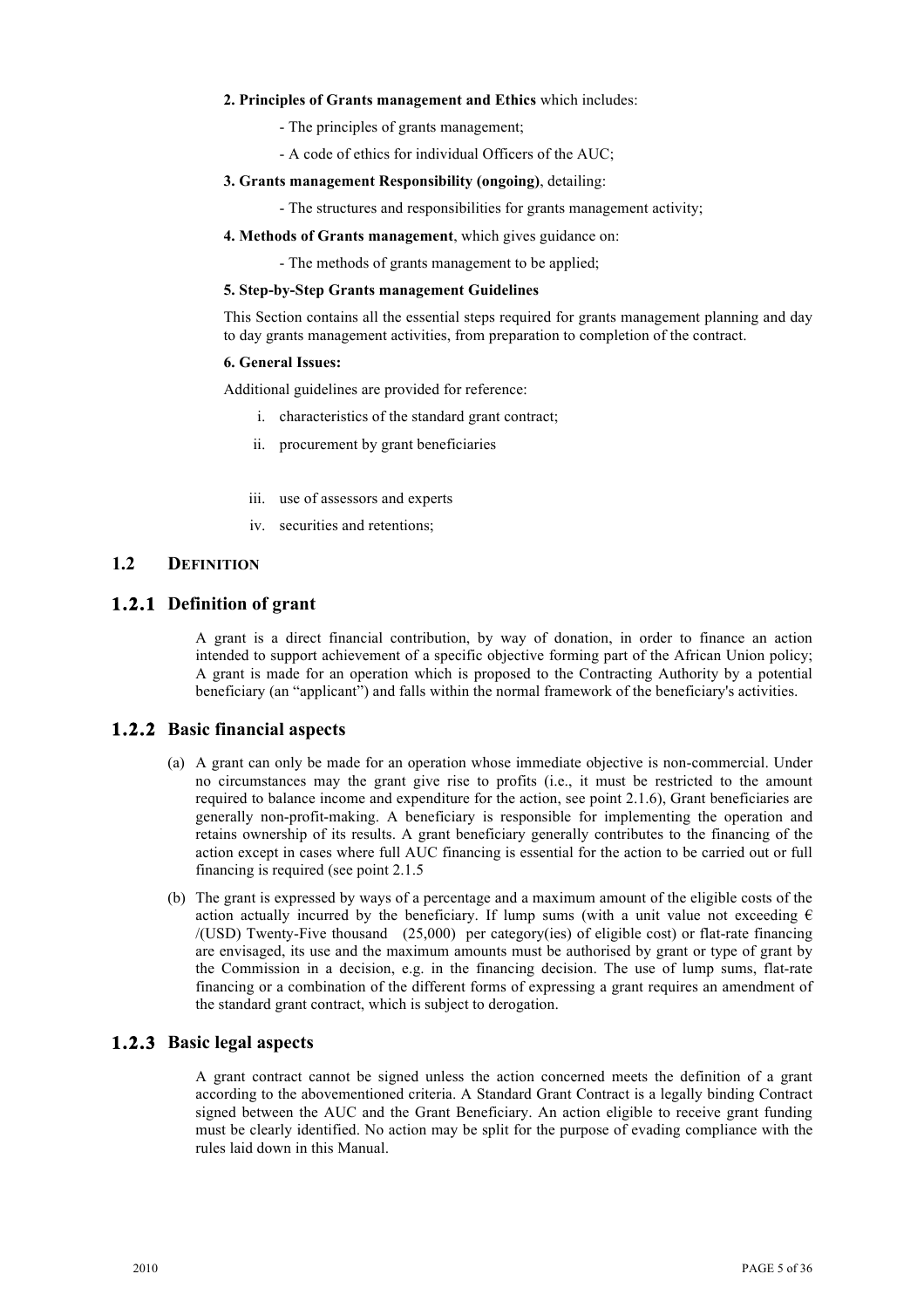#### **1.3 REVISIONS TO THE GRANTS MANUAL**

## **1.3.1 Endorsement by the AUC**

The endorsement of the manual itself is still under discussion at the AUC. However, considering the nature of the different responsibilities involved in the process (legal, financial, budgetary, etc) and the impact in the AUC's reputation, it is envisaged that request for advice and/or approval is to be given by the AUC departments responsible for budgeting, finances and legal issues.

#### **1.3.2 Already-known reasons for revision**

- (a) Due to the fact that the department in charge of this first version of the AUC grants Manual is made up by Science and Technology (S&T) and ICT professionals, it would be reckless to take decisions about financial and legal issues of high complexity. Every time doubts aroused, the element of doubt has been included in the list found hereafter and for which advice is to be sought from the concerned departments. These prior checks are independent from the endorsement procedure defined in the previous point *1.3.1*.
- 1. **Responsibilities**. The structures and responsibilities for grants management are to be discussed with the Legal Counsel and the Directorate of Administration. Following the outcome of these discussions, section 3 of this manual will be updated.
- 2. **Legal review.** A general review of the whole set of documents must be carried out by the responsible department. The contract special conditions (CNT0) and especially the contract general conditions (CNT2) should be completely adapted to the African continent reality and to the AUC internal organisation. Some elements of the utmost importance worth to mention are: AUC and partner's visibility; amendment of the contract; extension, suspension and force majeure; termination of the contract; applicable law; eligibility of costs, interests on Prefinancing, recovery and payment procedures.
- 3. **Intellectual property.** This issue, including access rights to information and knowledge acquired before and during the action, which is also part also of the CNT2 annex, shall be tackled especially in the case of research grants.
- 4. **Nationality rule**. Apart from ad-hoc discussions for specific situations created in particular by special conditions resulting with partners, agreements, etc. exceptions to this rule should be discussed with the Legal Council before endorsing this guide.
- 5. **Exclusion criteria**: it should be aligned with the AUC exclusion criteria laid down for procurement procedures
- 6. **Use of experts and assessors**: a clear distinction among these two types of external members of the evaluation committee, their role, appointment methods, voting rights, etc, should be clarified as long as the rules and code of conduct, including confidentiality Rules for the presence of observers should be clarified as well.
- 7. **Procurement of services, supplies or works for a grant-funded action**: if the implementation of an action involves the procurement of services, supplies or works by the grant beneficiary, the contract award procedures to be annexed to the contract should be aligned with AUC's procurement procedures. At the moment this set of documents refers to the European Commission procurement rules. This has been done for reasons of completeness.
- 8. **Consortia modalities**: In principle, it is desiderable the use of all-partners-sign consortium modality, with payments done on a by-partner basis. The use of a coordinator is subject to discussion with the Legal Council.
- 9. **Publication**: layouts for work programme, call for proposals, awarding notice, etc should be harmonised with those of the AUC.
- 10. **Contract implementation**. Internal administrative arrangements should be agreed between the different AUC departments in order to complete this set of documents with the internal procedures for administrative and financial issues like:
	- i. request for payment;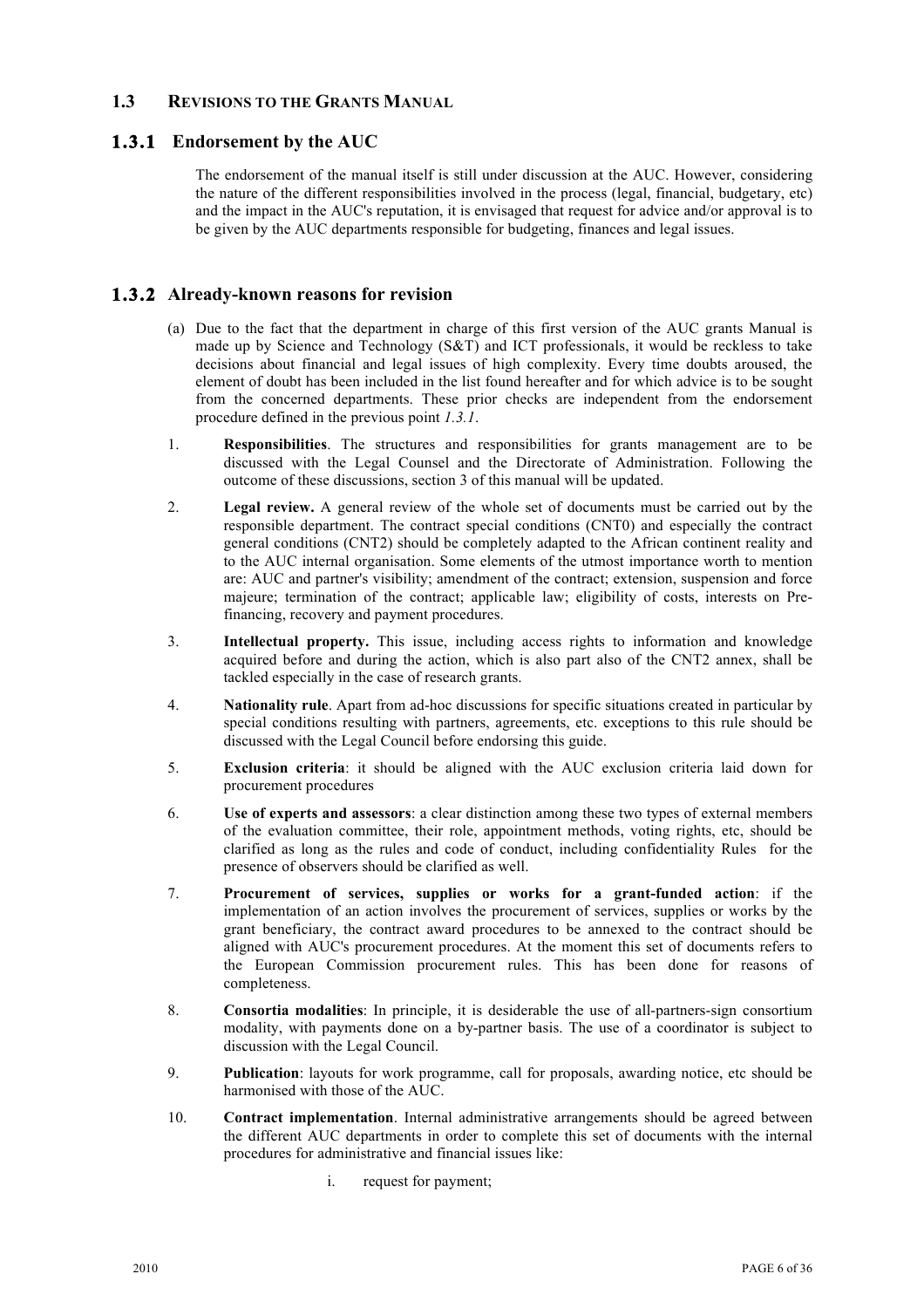- ii. request for commitment;
- iii. budget availability;
- iv. audit plan, including the revision of annex CNT7 (expenditure verification) and the specific arrangements with partners about whether the AUC or the partner's audit services (or both) will carry out external audit.
- v. procedure to recover funds from the beneficiaries;
- vi. procedure to amend a contract;
- vii. procedure to follow when a beneficiary breaches the contract and,
- viii. In general all the internal controls necessary to carry out a full grant management procedure in line with the AUC and partner's standards and specific requirements.
- (b) In addition, certain thresholds and time limits are to be put in their right context. They are the following ones (the list does not intend to be complete):
	- 1. Reduction on the number of days to receive proposals after call publication depending on the grant amount.
	- 2. Derogation for the beneficiary from the obligation to request supporting documents required by the guide for applicants depending on the grant amount.
	- 3. In the case of actions where the cost to be financed exceeds a certain value, threshold for the applicant to provide an external audit report produced by an approved auditor.
	- 4. Threshold above which an external audit on the beneficiary is compulsory.
	- 5. Lump-sum maximum value for a certain category of cost.
	- 6. Flat-rates maximum amounts.
	- 7. Re-granting maximum amount by grant and by re-granted beneficiary.
	- 8. Maximum pre-financing amount per year and per grant.
	- 9. Obligation to provide the contracting authority with a financial guarantee depending on pre-financing amounts.
	- 10. Contingency costs, if any.

## **1.3.3 Already-known excluded elements**

- (a) There are a series of international common financial and operational modalities applicable to grants management (financial instruments, funding schemes, consortia modalities) that do not seem in principle to be of immediate application at this early stage of the grants management and capacity building at the AUC. They are listed hereafter. Needless to say that they may be added at a later stage should the need arise.
	- 1. **Operational grants**: these are grants that, instead of financing an action to help achieve an objective forming part of an African Union policy, they finance the functioning of a body which pursues an aim of general African interest. Such type of grant is not foreseen by the AUC for the moment.
	- 2. **Exception to profit**: grants, in principle, should not give rise to profits. The exception to this rule for actions having as objective the reinforcement of the financial capacity of the beneficiary is not considered yet in this manual.
	- 3. **Non cummulation**: no beneficiary may receive more than one contribution from the AUC for the same action.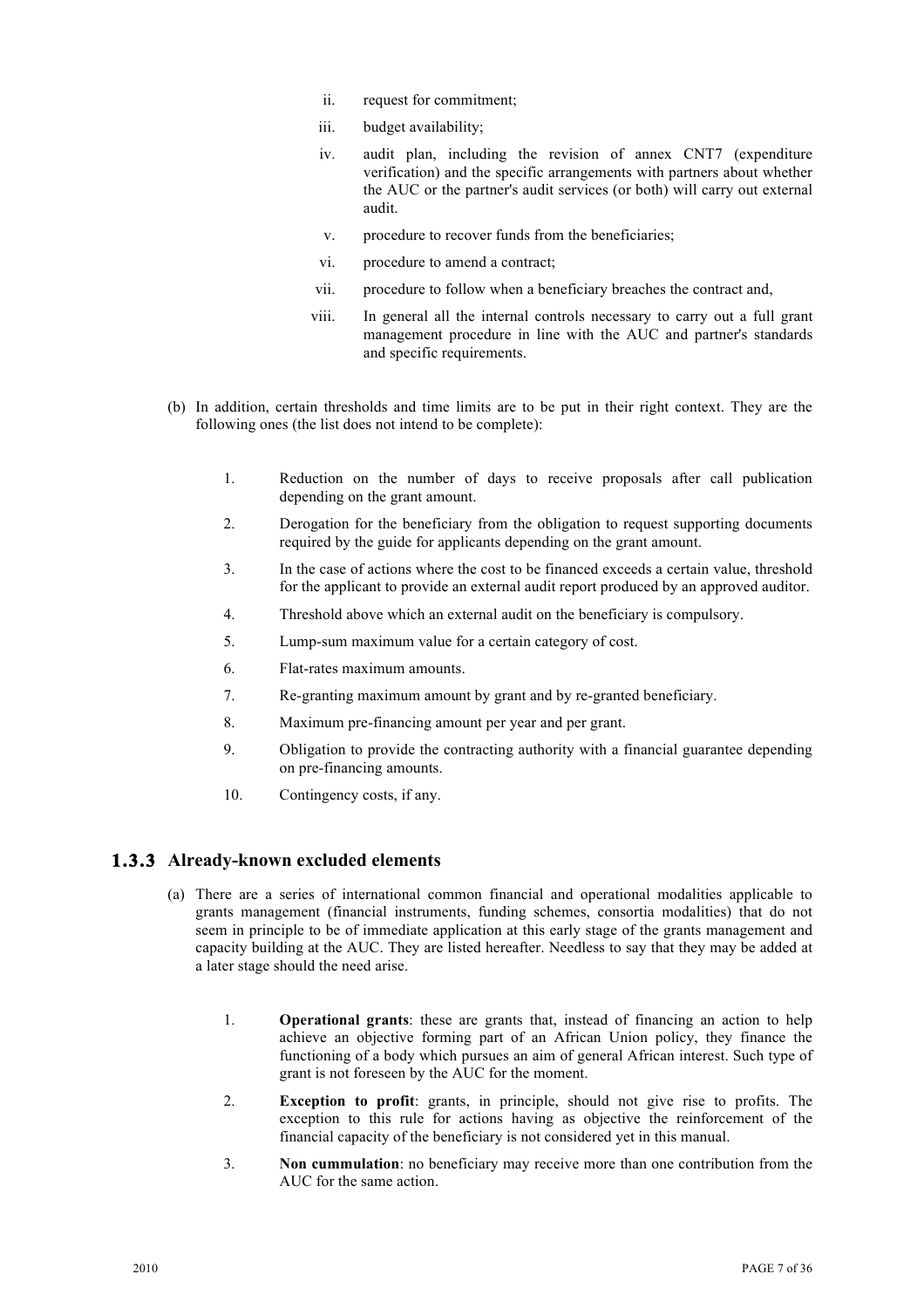- 4. **Grants awarded by decision of the contracting authority only**: grants can only be awarded by the written agreement of both the contracting authority and the beneficiary.
- 5. **Restricted call for proposals**: Calls for proposals are restricted where all applicants may ask to take part but only the applicants who have been shortlisted (on the basis of a concept note) will be invited to submit a full proposal. Procedures for this type of two-step modality will be developed later.
- 6. **Grants awarded without call for proposals**: grants will always be awarded through the publication of a call for proposals included in the work programme. There are, therefore, no procedures in this guide for grants awarded directly for urgency situations. Direct award without call for proposals for low-value grants is also excluded.
- 7. **Exceptions to the non-retroactivity**: there are, in principle, no exceptions for the eligibility of costs incurred before the signature of the grant agreement.
- 8. **Framework partnerships agreements**: they are the equivalent in procurement to framework contracts and they should not be confused with the possibility on one applicant to carry out an action with partners. This possibility is excluded from this guide.
- 9. **Electronic submission system**: proposals should arrive in paper and, eventually, electronic copies will be provided by the applicant using physical support (CDs, USB keys, etc). The AUC is working on a electronic submission system. Once operational, this guide and, in particular, the terms of reference, will be updated accordingly.

## **1.3.4 Routinary Reasons for Revision**

(a) A number of other factors may imply a need for revision of this Manual including:

- 1. revision of the AUC procurement manual. In order to help this process, a table will be included showing the cross references between the two documents.
- 2. issue of new Financial Rules and Regulations;
- 3. adaptation of certain rules resulting from negotiations with the partner;
- 4. reviews of the exclusion and eligibility criteria;
- 5. policy changes by the AU or AUC;
- 6. introduction of new improved practices, policies or procedures;
- 7. removal of outdated practices, policies or procedures;
- 8. lessons gained from practical experience.
- (b) Procedures for amendments of the Grants Manual are to be defined as long as the activity enlarges. These procedures will be included in this chapter. Responsibilities in managing requests for changes and corrections (RFC) will be defined in Section 3, Chapter 4 of this document (Grants management responsibilities)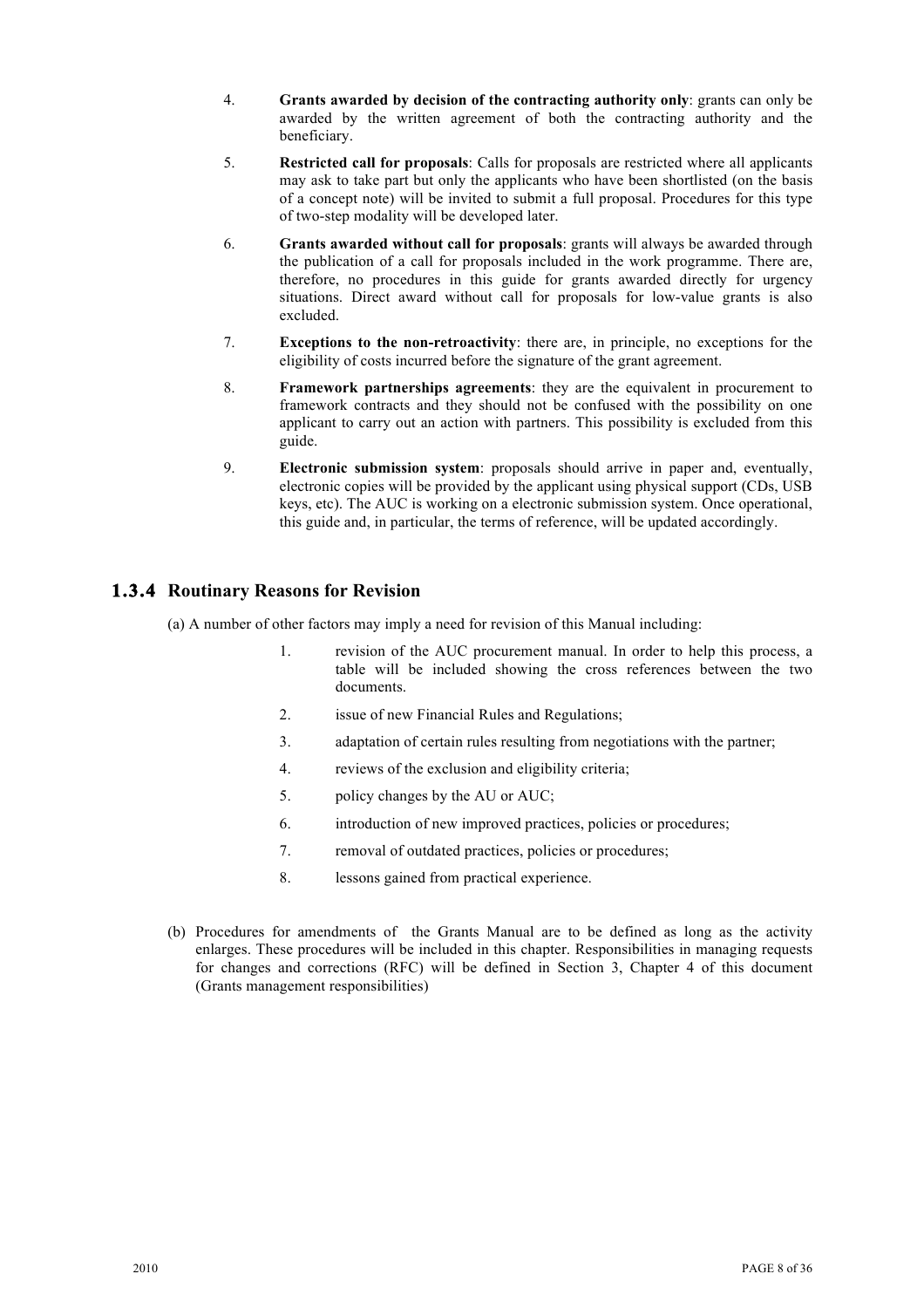#### **SECTION 2: GRANTS MANAGEMENT PRINCIPLES AND ETHICS**

This Section covers the Grants Management Principles and Ethics. The Code of ethics in this section has been adapted from the equivalent chapter of the Procurement Management Manual of the AUC since these are the overall principles AUC staff will respect when managing calls for proposals.

## **CHAPTER 2: PRINCIPLES OF GRANTS MANAGEMENT**

#### **2.1 GRANTS MANAGEMENT PRINCIPLES**

- (a) The overall objective of grants under AUC management is to achieve the political objectives of the different programmes by ensuring that funds are spent in a transparent, efficient and fair manner.
- (b) There are strict rules governing the way in which grants are awarded. The award of grants is subject to the principles of, transparency and equal treatment. They may not be cumulative or awarded retrospectively and they must generally involve co-financing. The amount eligible for financing, as specified in a grant contract, may not be exceeded.
- (c) Grants shall be awarded by a written agreement concluded with the beneficiary.

#### **2.1.1 Transparency**

- (a) The availability of grants must be publicised widely and in an easily accessible way.
- (b) The work programme will be implemented through the publication of calls for proposals
- (c) All grants awarded in the course of a financial year will be published annually with due observance of the requirements of confidentiality and security

#### **2.1.2 Equal treatment**

The grant award process must be completely impartial. This means notably that the proposals must be evaluated by an Evaluation Committee; with the advice of assessors or experts where appropriate, using the published eligibility and evaluation (selection and award) criteria (see point 8.1)

## **2.1.3 Non-cumulation**

- (a) No single beneficiary may receive more than one grant financed by the African Union Commission for a given action.
- (b) The applicant shall immediately inform the authorising officer of any multiple applications and multiple grants relating to the same action or to the same work programme.

#### **2.1.4 Non-retroactivity**

- (a) Grants may, as a rule, only cover costs incurred after the date on which the grant contract is signed. A grant may be awarded for an action which has already begun only where the applicant can demonstrate the need to start the action before the contract is signed.
- (b) In such cases, expenditure incurred prior to the deadline for submitting, the date of submission of the grant application, and if applicable the date of signature of the relevant financing agreement, will not be eligible for financing. No grant may be awarded retroactively for actions already completed .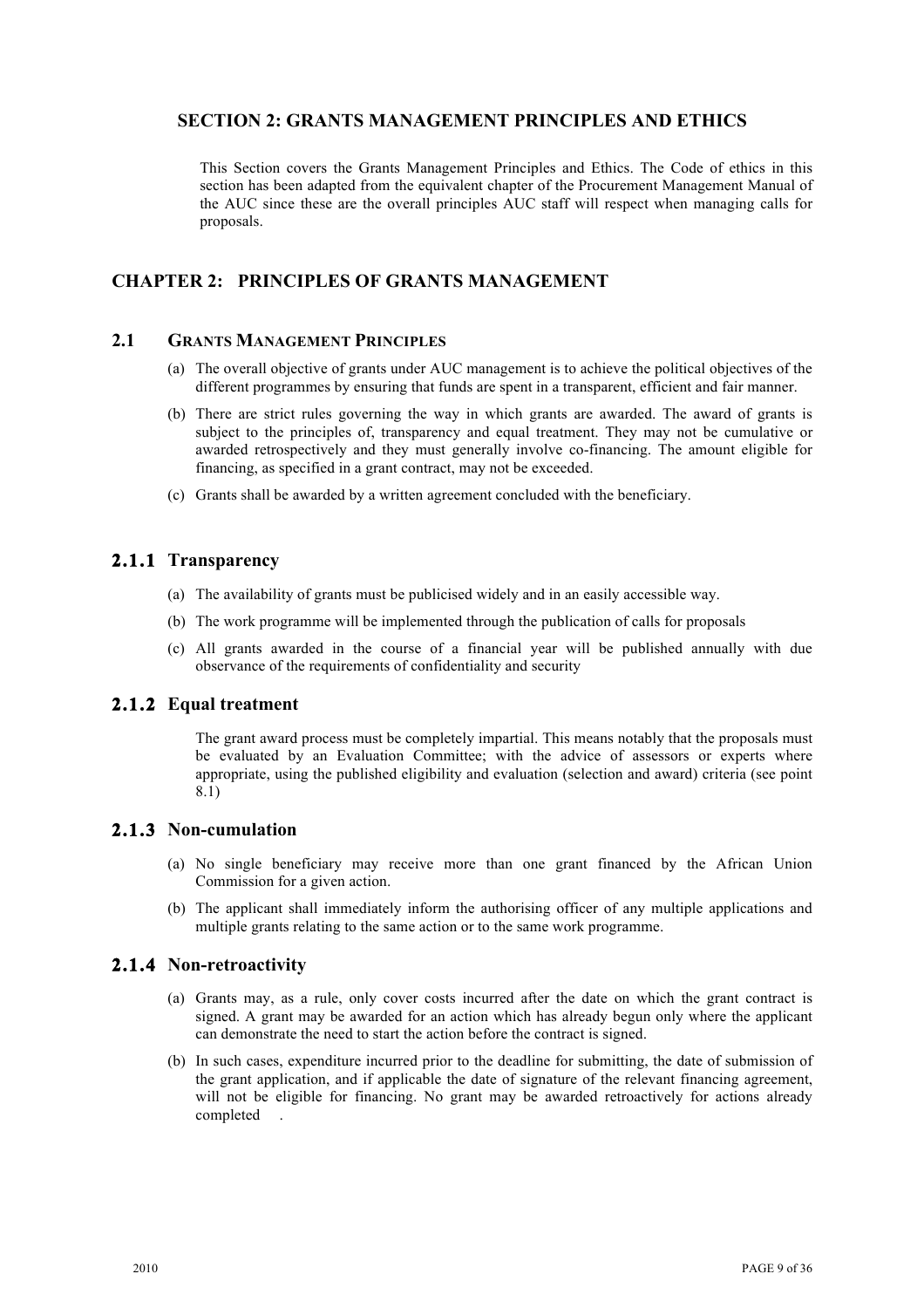## **2.1.5 Co-financing**

- (a) Grants may not, as a rule, finance the entire cost of the action or the entire operating expenditure of a beneficiary body. The financing of an operation in full may be authorised if the Contracting Authority is in a position to show that financing in full is essential in order to carry out the operation in question and substantiates its award decision accordingly.
- (b) The beneficiary supplies evidence of the amount of the co-financing brought either with its own resources or in the form of financial transfers from third parties.
- (c) The Contracting Authority may accept co-financing in kind, if considered necessary or appropriate. This possibility must be specifically mentioned in the Guidelines for Applicants. Non eligible contribution in kind must always be included in the budget so as to prove the operational capacity and feasibility of the action.
- (d) For grants with a total value of less than or equal to  $625,000$ , the Contracting Authority may, depending on his risk assessment, waive the obligation to provide evidence for co-financing.

#### **2.1.6 Non-profit**

- (a) Grants may not have the purpose or effect of producing a profit for the beneficiary.
- (b) Profit is defined as a surplus of receipts over the costs incurred by the beneficiary when the request is made for final payment.
- (c) Lump-sums and flat-rate financing should be established in such a way as to exclude a priori a profit.

#### **2.2 OTHER ESSENTIAL POINTS**

#### **2.2.1 Procurement of services, supplies or works for a grant-funded action**

- (a) If the implementation of an action involves the procurement of services, supplies or works by the grant beneficiary, the contract award procedures of the AUC, specified in Annex IV of the grant contract must be applied for each procurement contract.
- (b) Financial support to third parties (re-granting), as a rule, is not acceptable. Should the action require it, it may be given on the condition that the financial support is not the primary aim of the action and that the conditions for the giving of such support are strictly defined in the grant contract or decision with no margin for discretion. The grant contract must therefore specify:
	- 1. the minimum and maximum amounts of financial support that can be paid to a third party and criteria for determining the exact amount;
	- 2. the different types of activities that may receive such financial support on the basis of a fixed list.
- (c) The maximum amount of financial support that can be paid to third parties by a beneficiary is One Hundred Thousand Euro (  $\epsilon$  100,000 ) with a maximum of Ten Thousand Euro (  $\epsilon$  10,000 ) per each third party.

## **CHAPTER 3: ETHICS**

This Manual incorporates policy provisions and procedures to promote transparency, accountability and ethics in the operation, management and reporting of grants management. All Officers are required to consistently apply these policies and procedures, together with professional judgement and good management

#### **3.1 TRANSPARENCY, ACCOUNTABILITY, AND ETHICS OF STAFF**

(a) The AUC is entrusted with AU Member States and partner funds to provide services and support to the AU policies and programmes. The use of funds under call for proposals must be conducted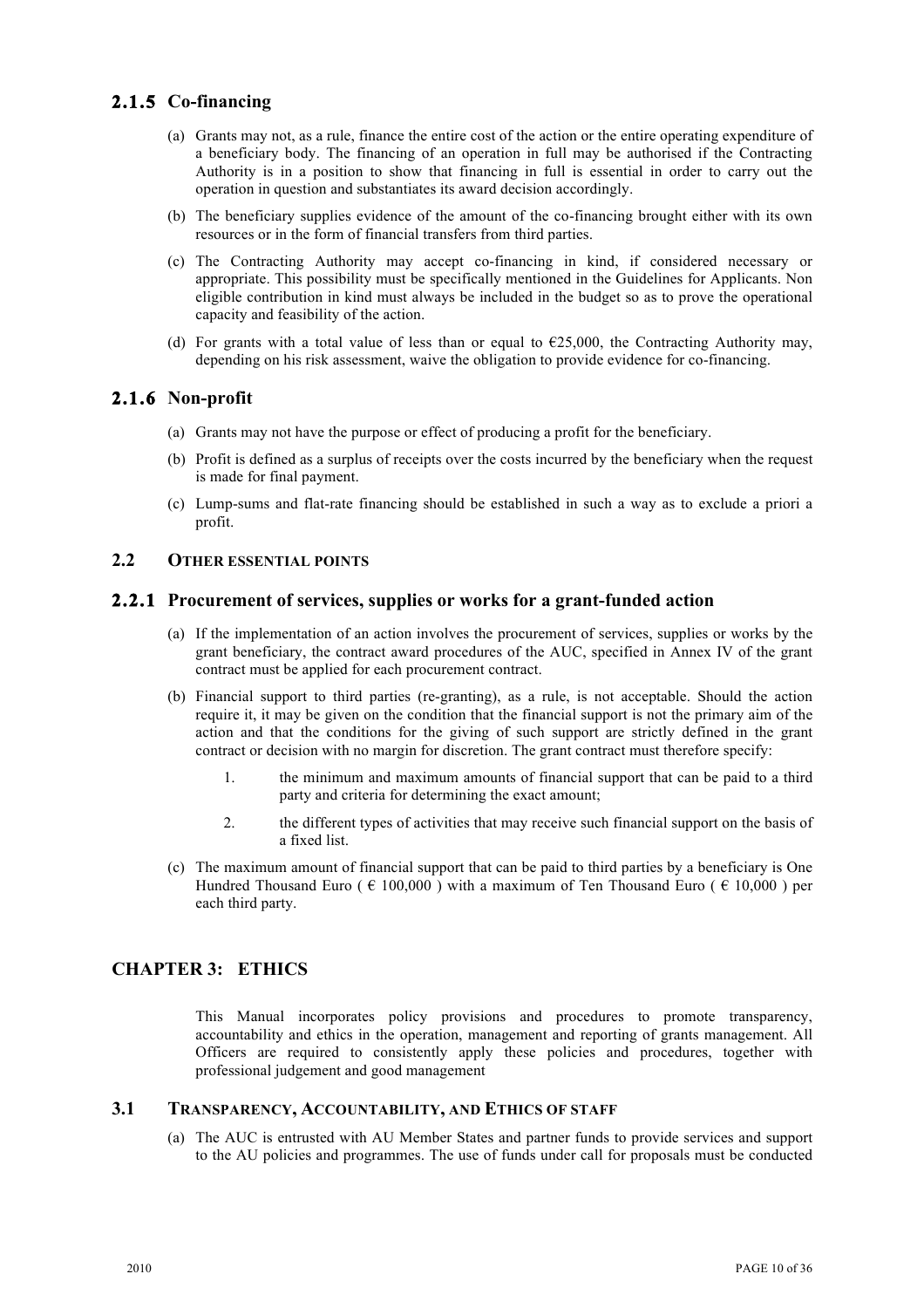in a transparent and open manner, allowing both stakeholders, and the general public, access to information, as well as providing a means to control and audit all calls for proposals activity.

- (b) The AUC requires that:
	- 1. all Officers involved in calls for proposals from initiation to completion shall be held accountable and responsible for their actions; all grants beneficiaries will be treated fairly and given equal opportunity to obtain grants from the AUC;
	- 2. grants management shall be done in the most efficient manner, upholding the principles of transparency and equal treatment;
	- 3. funds will be used solely for the purposes for which they have been entrusted;
	- 4. all transactions are properly authorised and fully supported by written records;
	- 5. the Code of Ethics detailed in the following Article is followed by all Officers involved in the grants management process.

#### **3.2 CODE OF ETHICS**

#### **3.2.1 Ethical Principles**

- (a) An Officer of the AUC shall not use his or her authority or office for personal gain. Personal gain includes accepting or requesting anything of material value from applicants for the Officer, his or her spouse, parents, children or other close relatives, or for other persons from whom the Officer might gain direct or indirect benefit of the gift.
- (b) An Officer shall seek to maintain and enhance the reputation of the AUC by:
	- 1. maintaining the highest standards of honesty and integrity in all relationships both inside and outside the AUC;
	- 2. developing the highest possible standards of professional competence;
	- 3. using funds and other resources for which he or she is responsible to provide the maximum benefit to the AUC; and
	- 4. complying both with the letter and the spirit of:
		- i. the principles and policies of the African Union;
		- ii. accepted professional ethics; and
		- iii. contractual obligations.

#### **3.2.2 Conflict of interest**

An Officer shall immediately after the opening of proposals declare any personal interest that may affect or might reasonably be deemed by others to affect impartiality in any matter relevant to his duties.

#### **3.2.3 Confidentiality and accuracy of information**

- (a) An Officer shall respect the confidentiality of information gained in the course of duty and shall not use such information for personal gain or for the unfair benefit of any applicant.
- (b) Information given by an Officer in the course of his or her duty shall be true, fair and not designed to mislead.

## **3.2.4 Equal treatment**

An Officer shall treat all applicants with fairness and impartiality, and avoid any arrangement that might prevent equal treatment among applicants.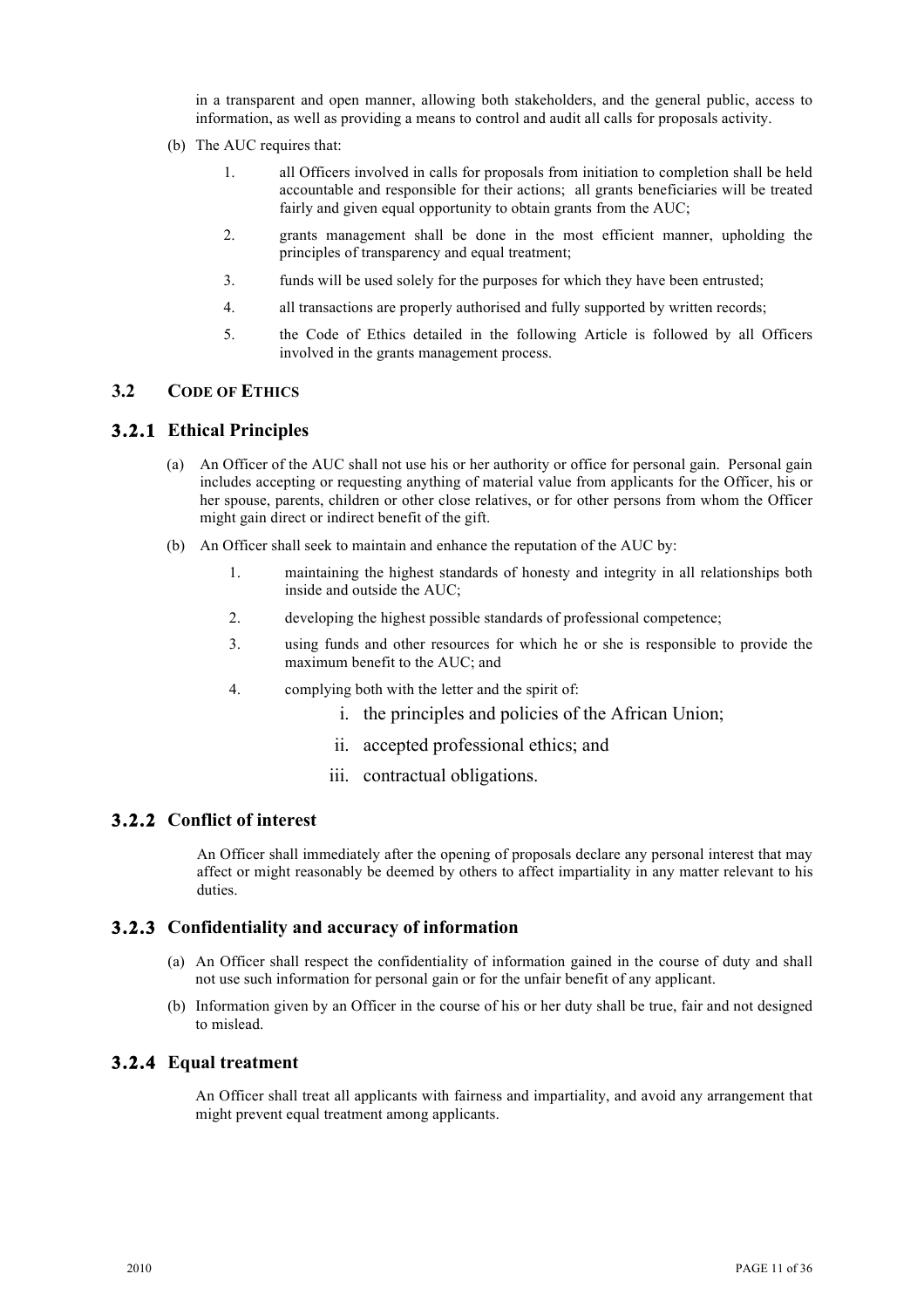## **3.2.5 Business gifts**

An Officer shall not accept business gifts from current or potential AUC grant beneficiaries unless such gifts are of very small intrinsic value such as a calendar or business diary.

#### **3.2.6 Hospitality**

An Officer shall refrain from accepting any business hospitality that might be viewed by others as having an influence in making an AUC business decision as a result of accepting that hospitality.

#### **3.2.7 Reporting**

An Officer has a duty to report any unethical conduct by a colleague or an applicant to his superiors or to the auditors.

#### **3.3 EXAMPLES OF UNETHICAL CONDUCT**

- (a) The following are examples of the type of conduct prohibited by the Code of Ethics:
	- Revealing confidential or "inside information" either directly or indirectly to any applicant or potential applicant;
	- 2. Discussing a grants management with any applicant or prospective applicant outside the official rules and procedures for conducting grants managements;
	- 3. Favouring or discriminating against any applicant or prospective applicant in the drafting of terms of reference, or in the evaluation of proposals;
	- 4. Destroying, damaging, hiding, removing, or improperly changing any official grants management document;
	- 5. Accepting or requesting money, travel, meals, entertainment, gifts, favours, discounts or anything of material value from applicants or prospective applicants;
	- 6. Discussing or accepting future employment with a applicant or prospective applicant;
	- 7. Instructing/influencing/requesting any other Officer or representative of AUC in a grants management process to violate the rules or procedures defined in the Grants management Manual;
	- 8. Ignoring evidence that the Code of Ethics has been violated by a Member of the Tender Board, any Officer, other employee or representative of the AUC;
	- 9. Ignoring illegal or unethical activity by applicants or prospective applicants, including any offer of personal inducements or rewards.

#### **3.4 OBLIGATIONS OF OFFICERS**

- (a) The guiding principles of ethical behaviour are impartiality, independence and integrity. Ethical behaviour must be promoted and supported by appropriate systems and procedures, but systems and strict adherence to procedures alone cannot create an ethical and accountable grants management function.
- (b) It is essential that all grants management activities are carried out in a manner above reproach, with complete impartiality and with no preferential treatment. The grants management process must allow applicants to compete on a fair basis. Officers associated with the grants management function are responsible for protecting the integrity of the grants management process and maintaining fairness in the AUC's treatment of all applicants.

## **3.4.1 Responsibilities of Officers**

- (a) Senior officers have responsibility to:
	- 1. Provide instructions and guidance to staff, especially where they may be exposed to opportunities for accusations of fraud or corruption;
	- 2. Encourage staff to follow ethical principles and practices and create an environment where transparency and openness are the standard;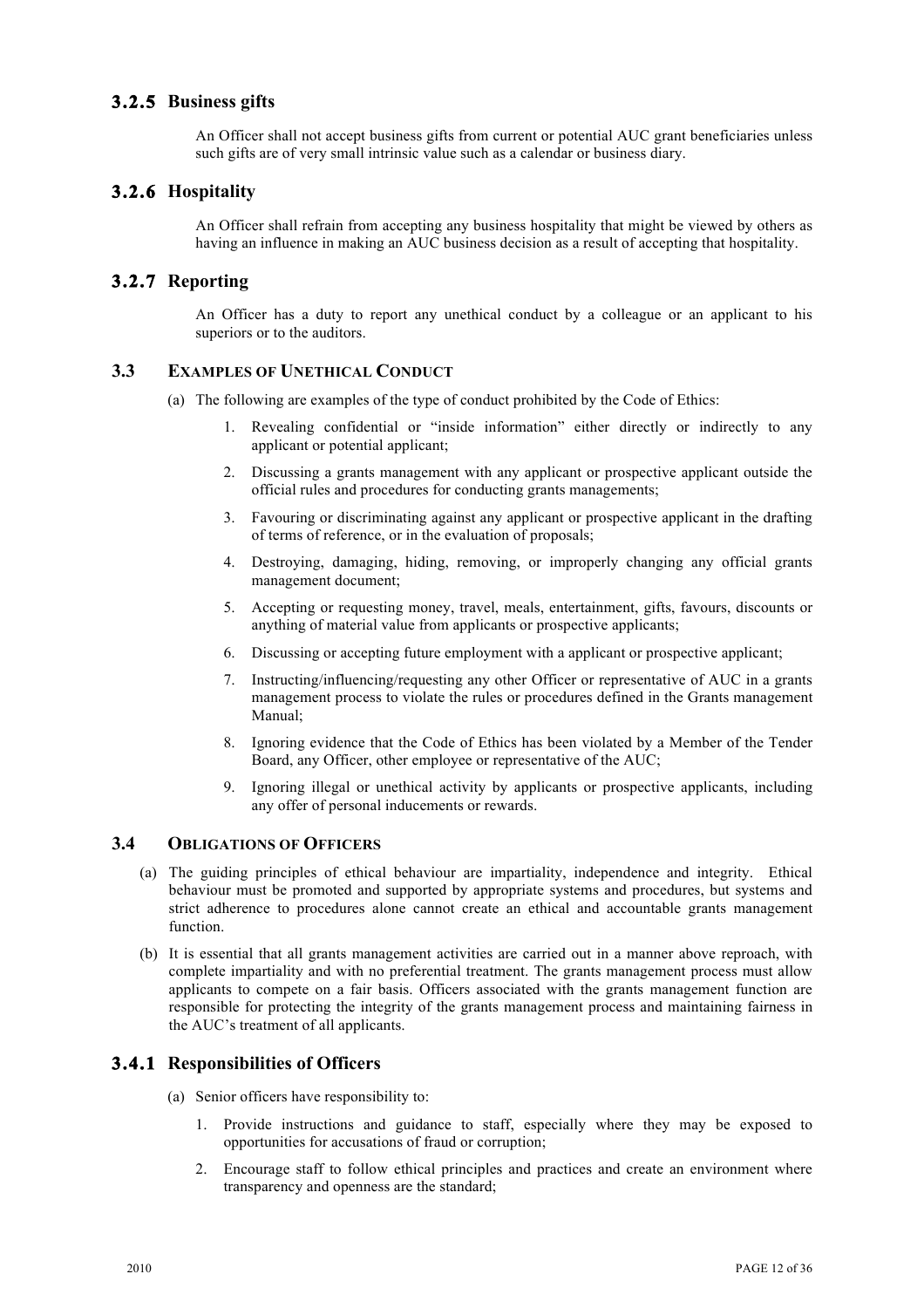- 3. Ensure that all staff comply with instructions and guidelines, including the maintenance of documented records;
- 4. Set appropriate levels of financial delegation, if appropriate, and ensure a proper separation and rotation of duties.
- (b) Junior officers involved in the grants management process have responsibility to:
	- 1. Follow management instructions and procedural guidelines;
	- 2. Be alert to and report any indications of unethical behaviour;
	- 3. Seek guidance from a manager or auditor on any concerns that may arise.

#### **3.4.2 Sanctions for Non-compliance with Ethical Standards**

(a) Due to the special and additional trust placed on those involved in the grants management processes as custodians of AUC funds, adherence to the Code of Ethics by Officers is obligatory. Any unethical conduct will be considered an offence subject to disciplinary action under Part V Sections A and B, Article 124 of the Financial Rules and Regulations of the African Union.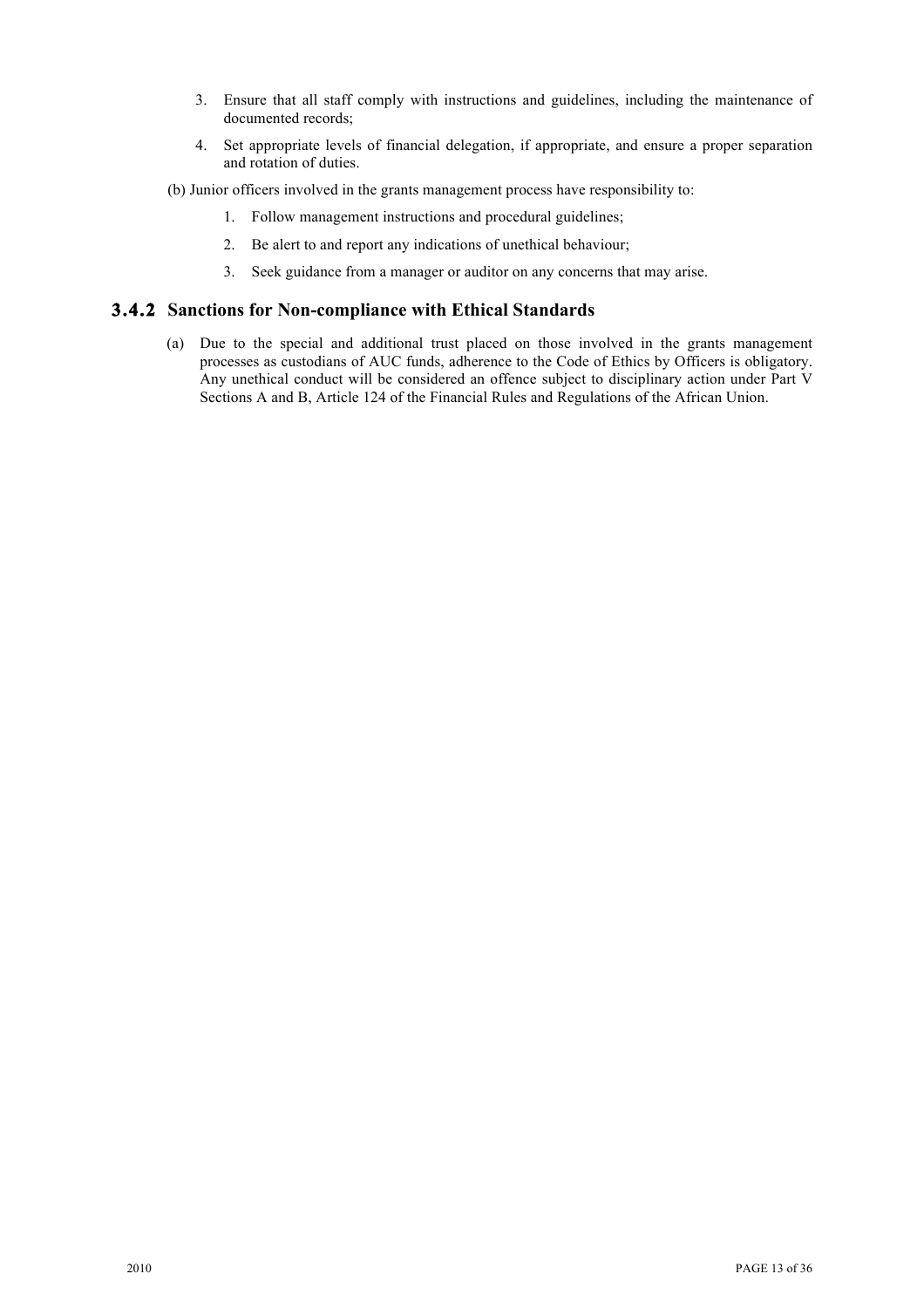## **SECTION 3: GRANTS MANAGEMENT RESPONSIBILITY**

## **CHAPTER 4:GRANTS MANAGEMENT RESPONSIBILITY**

#### **4.1 GRANTS MANAGEMENT RESPONSIBILITY**

#### **4.1.1 Responsibilities**

- (a) As explained in the introduction, and in particular in point 1.3.2 about known reasons for revision, this chapter will be further developed once experience and increase in this activity allow the AUC to be in a position to conceive a permanent structure in which responsibilities can be clearly defined.
- (b) The main reason for postponing this decision is because it would not be efficient to devote time to conceive and develop a complete system when the implementing activities of the AUC in managing grants are still in embryonic stage.
- (c) In the meantime, and parallel to the launching of the first call for proposals, an ad-hoc decision will be taken in which responsibilities will be entrusted to staff and departments. This decision should comprise, at least, the following essentials:
	- 1. Identification of AUC staff, organisational entity or roles who will be empowered to take the following decisions:
	- i. Publication and modification of the work programme.
	- ii. Publication of the call and its related documents, in particular, the Guidelines for Applicants and the four criteria.
	- iii. Cancel a call for proposals.
	- iv. Legal authorisation to sign grants agreements on behalf of the AUC.
	- v. Request or authorise in the financial system the budgetary commitment and related payments, including pre-financing.
	- vi. Roles of Opening Session Committee
	- vii. Composition the Evaluation Committee, vote in the Committee, including the clear definition of roles of experts and assessors.
	- viii. Interact with potential applicants, applicants and beneficiaries.
		- ix. Carry out ex-post publication.
		- x. Identification of the Awarding Board (Tender Board, African Ministerial Conference System.... etc to be determined)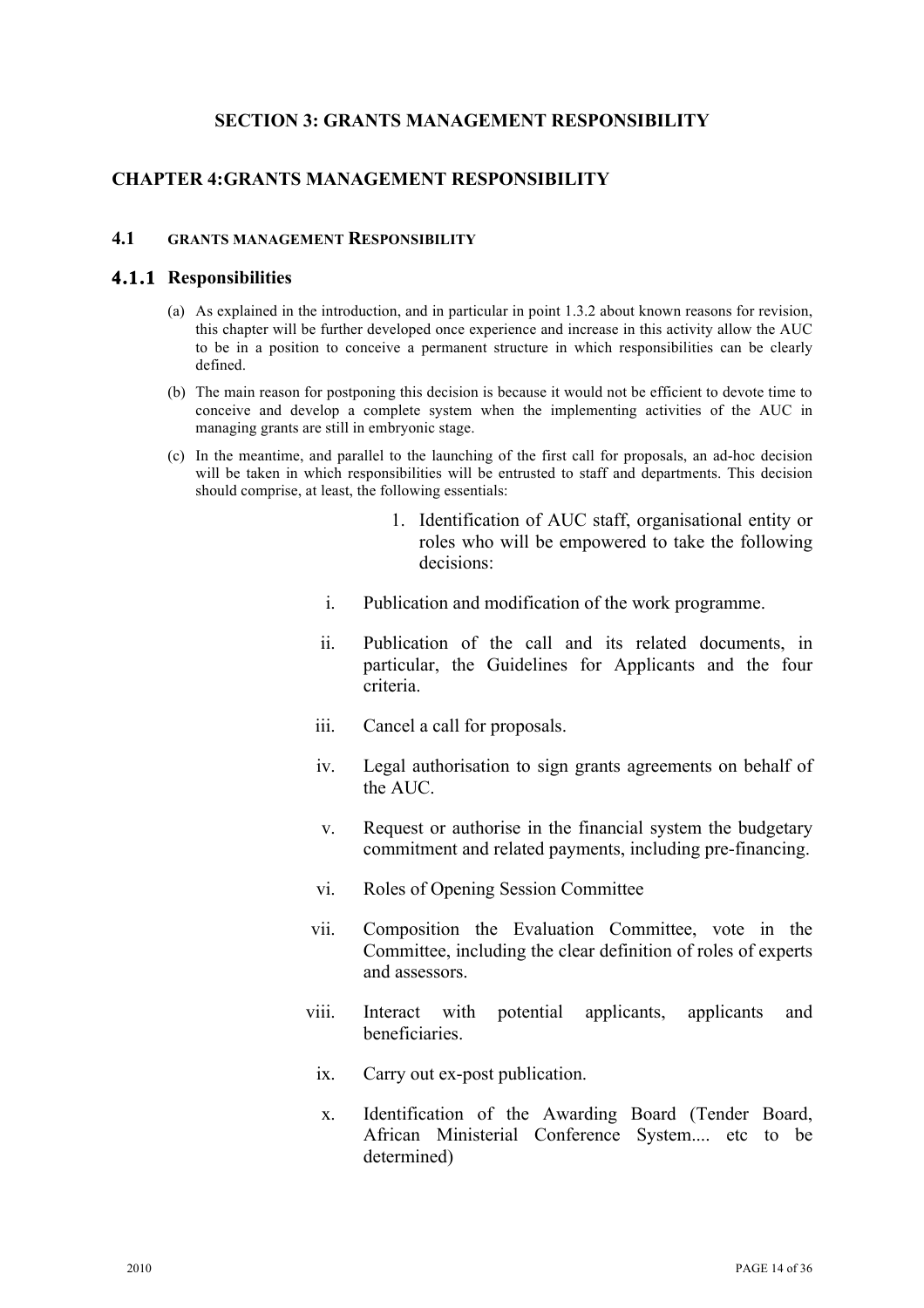- 2. The division of operational and financial responsibilities. In particular, an arrangement should be made between the implementing department and the Directorate of Programming, Budgeting, Finance and Accounting (PBFA) and/or the legal Council in order to ensure the existence of the following procedures:
- i. Budget availability check before the call publication.
- ii. Participation of the PBFA in the formal eligibility check.
- iii. Request for creation of a third party.
- iv. Request for awarding and budgetary commitment.
- v. Analysis of reports and request for payment.
- vi. Request for recover funds in the cases of: unused prefinancing amounts, recovery of overstated amounts, fraud and implementation of ex-post audit results.
	- 3. The procedure to follow in case the grant award decision departs from the proposal made by the evaluation committee.
	- 4. The organisation, schedule and responsibilities necessary to carry out audits to beneficiaries.
	- 5. The nomination of a "Call responsible" and his/her responsibilities.
- (d) All the supporting documents, exchange of letters and emails, etc, resulting from the activities included in this chapter are subject to the application of chapter 14 of this document (Communications and record management).
- (e) For the African Union Research Grants the Programme Management Unit (PMU) that will be established within the Division of Science and Technology and ICT will be responsible for the research grant management with the support of other AUC Service Directorates such as PBFA, Legal Council until such a time when the Commission identifies a devoted Department or staff to independently carryout this function see (4.1.1 9 (c))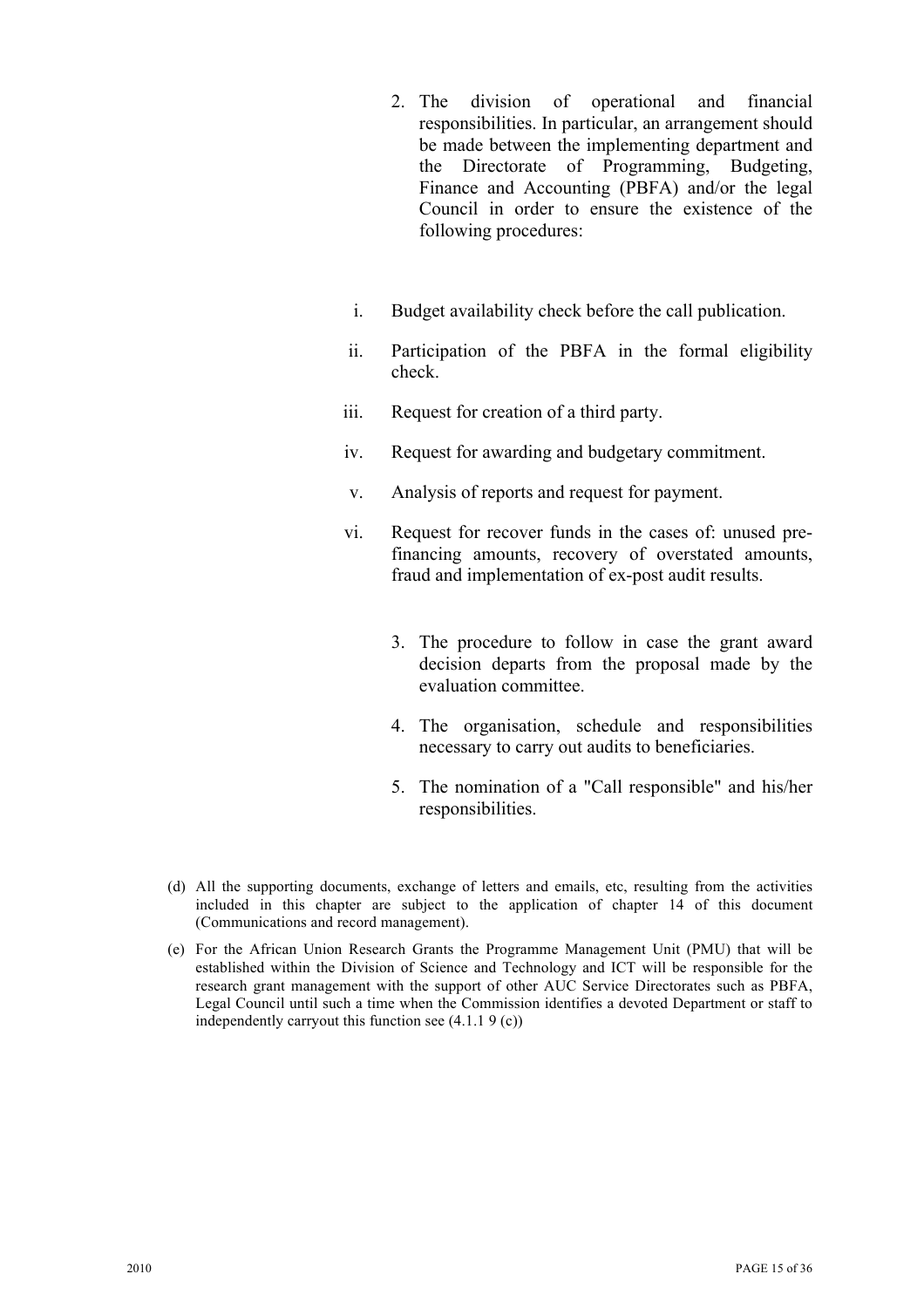## **SECTION 4: METHODS OF GRANTS MANAGEMENT**

## **CHAPTER 5: METHODS OF GRANTS MANAGEMENT**

#### **5.1 GRANTS MANAGEMENT METHODS**

- (a) At the time of producing the first version of this document, the only grants management method envisaged is the open call for proposals.
- (b) The use of alternative methods is strictly prohibited unless a new version of this manual is produced and endorsed by the AUC.

#### **5.2 OPEN CALL FOR PROPOSALS**

#### **5.2.1 Open call for proposals**

- (a) Grants must be awarded following the publication of an Open Call for Proposals. Calls for proposals are open where all applicants are free to submit a grant application form including a full proposal in response to the published Guidelines for Applicants.
- (b) A call for proposals is always published on the African Union Commission Official website www.africa-union.org .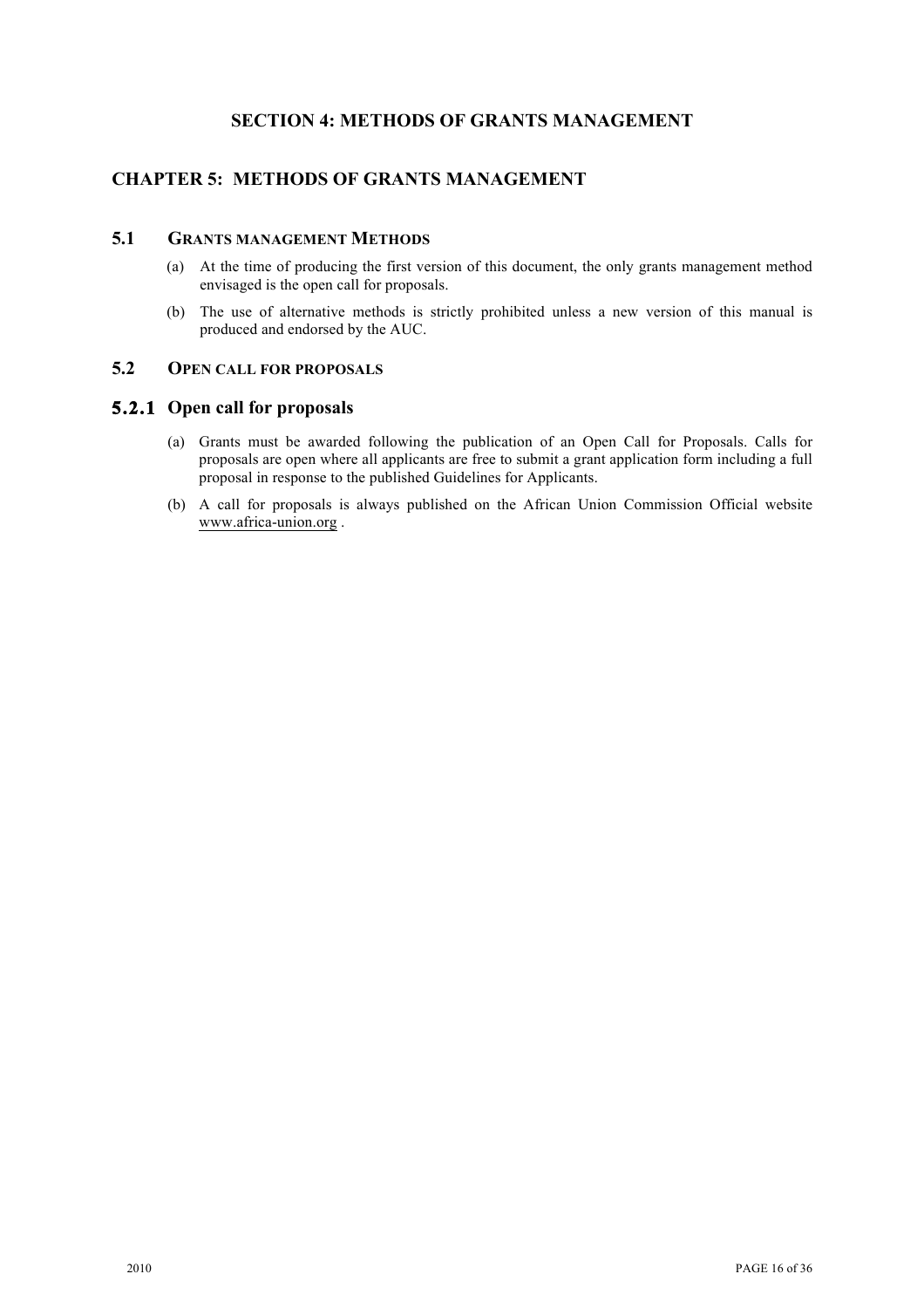## **SECTION 5: STEP BY STEP GRANTS MANAGEMENT GUIDELINES**

## **CHAPTER 6: PREPARATION AND PUBLICATION**

#### **6.1 PROGRAMMING**

- (a) When the call for proposal is part of a multiannual program, an annual work programme must be published on the Internet site of the African Union Commission, following the template in Annex PUB1 Work Programme..
- (b) Any substantial change in the work programme during the relevant year must also be adopted and published in the same conditions as the initial work programme.

#### **6.2 DRAFTING AND CONTENTS OF THE GUIDELINES FOR APPLICANTS**

- (a) The Guidelines for Applicants (which include the Application Form and other annexes) explain the purpose of the Call for Proposals, the rules regarding the eligibility of applicants and partners, the types of action and costs which are eligible for financing, and the evaluation (selection and award) criteria (see annex GFP Guidelines for Participants. They also contain instructions on how to fill in the application form, what to annex to it and what procedures to follow for applying. They give information on the evaluation process that will follow (including an indicative timetable) and the contractual conditions which will apply to successful applicants.
- (b) The Guidelines should set out very clearly and in detail the objectives and priorities of the call for proposals, and give particular attention to the eligibility criteria. The guidelines must be published and any modification must be published as well. The information published will become binding on the Evaluation Committee once the date for submission has elapsed.
- (c) The call responsible shall adapt the evaluation grids for the selection and award of proposals to the nature, objectives and expected results of the call. This set of documents uses the general evaluation grid of the European Development Fund. This has been done for the sake of completeness. These criteria, and in particular awarding criteria, should be adapted. E.g., for research grants, it is envisaged to include the following awarding criteria:
	- 1. Scientific and technical quality (relevant to the topic of the call), including progress beyond state-of-art and work plan.
	- 2.Implementation (management, individual participants and consortium, allocation of resources)
	- 3.Impact (contribution to the expected impacts of the call, plans for dissemination, exploitation)
- (d) The Application Form to be completed by the applicants comprises the following parts:

1.a concept note

2.information about the action proposed, including its budget

3.information about the applicant

4.information about any partners.

#### **6.3 PUBLICITY**

- (a) In order to ensure the widest possible participation and the requisite transparency, Guidelines for Applicants must be published for every Call for Proposals.
- (b) The Guidelines are published on the Internet and in any other appropriate media (specialised press, local publications, etc.). They should also be available in hard copy from the Contracting Authority. They should be available in the languages appropriate to the context of the Call for Proposals.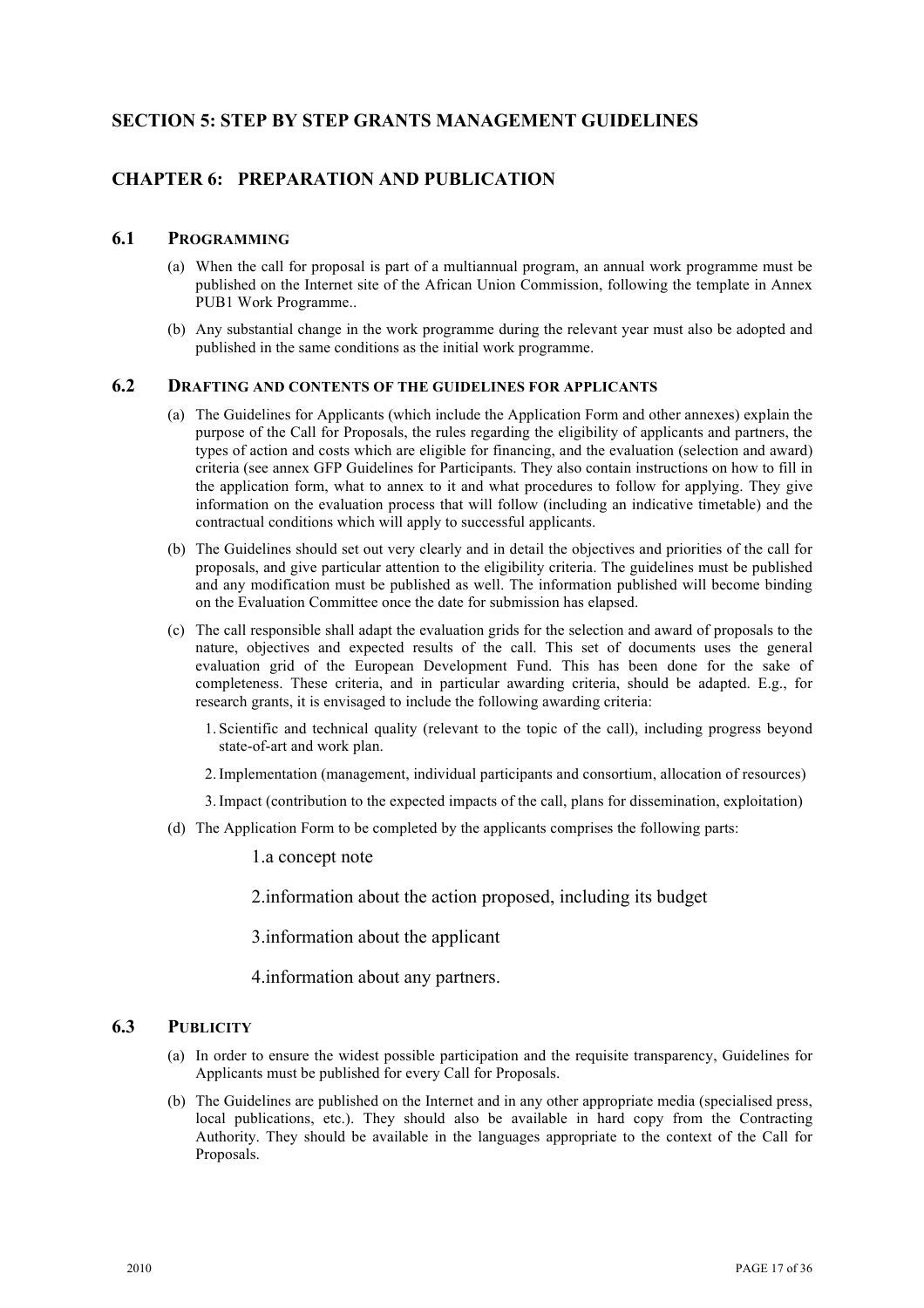- (c) The African Union Commission is responsible for publication on the www.africa-union.org website.
- (d) Since the publication cost of the entire Guidelines in the local press may be prohibitive, the template in Annex PUB2 Local Publication prescribes the minimum information which is required for a local publication. The Guidelines have to be available at the address mentioned in the local publication.
- (e) It is also advisable, after the launch of the call for proposals, to organise one or more information sessions (info-days) which all the potential applicants can attend.

## **CHAPTER 7: SUBMISSION**

#### **7.1 ADDITIONAL INFORMATION BEFORE THE DEADLINE FOR SUBMISSION OF PROPOSALS**

During the time between publication and the deadline for the submission of proposals, and in addition to the eventual information session mentioned in point 6.3 (e), applicants should be able to ask questions to help them fill in the form and put together their applications. The Contracting Authority should therefore provide a contact point to which questions may be addressed. Applicants may submit questions in writing up to 21 days before the deadline for the submission of proposals. The Contracting Authority must reply to all such questions at least 11 days before the deadline for submission of proposals.

#### **7.2 QUESTIONS AND ANSWERS, TRANSPARENCY**

In the interests of transparency and equal opportunity, the answer provided to one applicant on points which may be of interest to the other applicants should be made available to all the others. The way to achieve this is to publish on the Internet a table of questions and answers provided. This must be updated regularly until 11 days before the deadline for submission of proposals.

#### **7.3 DEADLINE FOR SUBMISSION OF PROPOSALS**

- (a) Proposals must be submitted to the Contracting Authority at the address and, at the very latest, by the date (and time in case of hand-delivery) indicated in the Call for Proposals, as evidenced by the date of dispatch, the postmark or the date of the deposit slip (in case of hand-deliveries, the deadline for receipt is on the date and hour fixed in the guidelines). However, for reasons of administrative efficiency where the acceptance of late arriving Concept Notes or applications that have been submitted on time would considerably delay the award procedure or put into question decisions already taken and communicated, the Contracting Authority may reject any application received after the effective date of approval of the first evaluation step. For an open procedure, this is the approval of the Concept Note evaluation. For a restricted procedure this is either the approval of the Concept Note evaluation (first stage) or the approval of the evaluation of the full application (second stage).
- (b) The deadline for submission must be long enough to allow for high-quality proposals. Too short a deadline may prevent would-be applicants from submitting proposals or cause them to submit incomplete or ill-prepared proposals.
- (c) The minimum period between the date of publication of the Guidelines and the deadline for submission of proposals is 90 days. In exceptional cases, a shorter deadline may be allowed as derogation.
- (d) A call for proposals may set more than one deadline for submissions, either to allow for staggered processing or in cases where the actions to be financed cannot by their nature be planned long in advance. In this case, proposals submitted after one deadline is automatically carried over to the next.

#### **7.4 SUBMISSION OF PROPOSALS**

(a) The proposals must be submitted in accordance with the instructions given in the Guidelines for Applicants (see annex E3).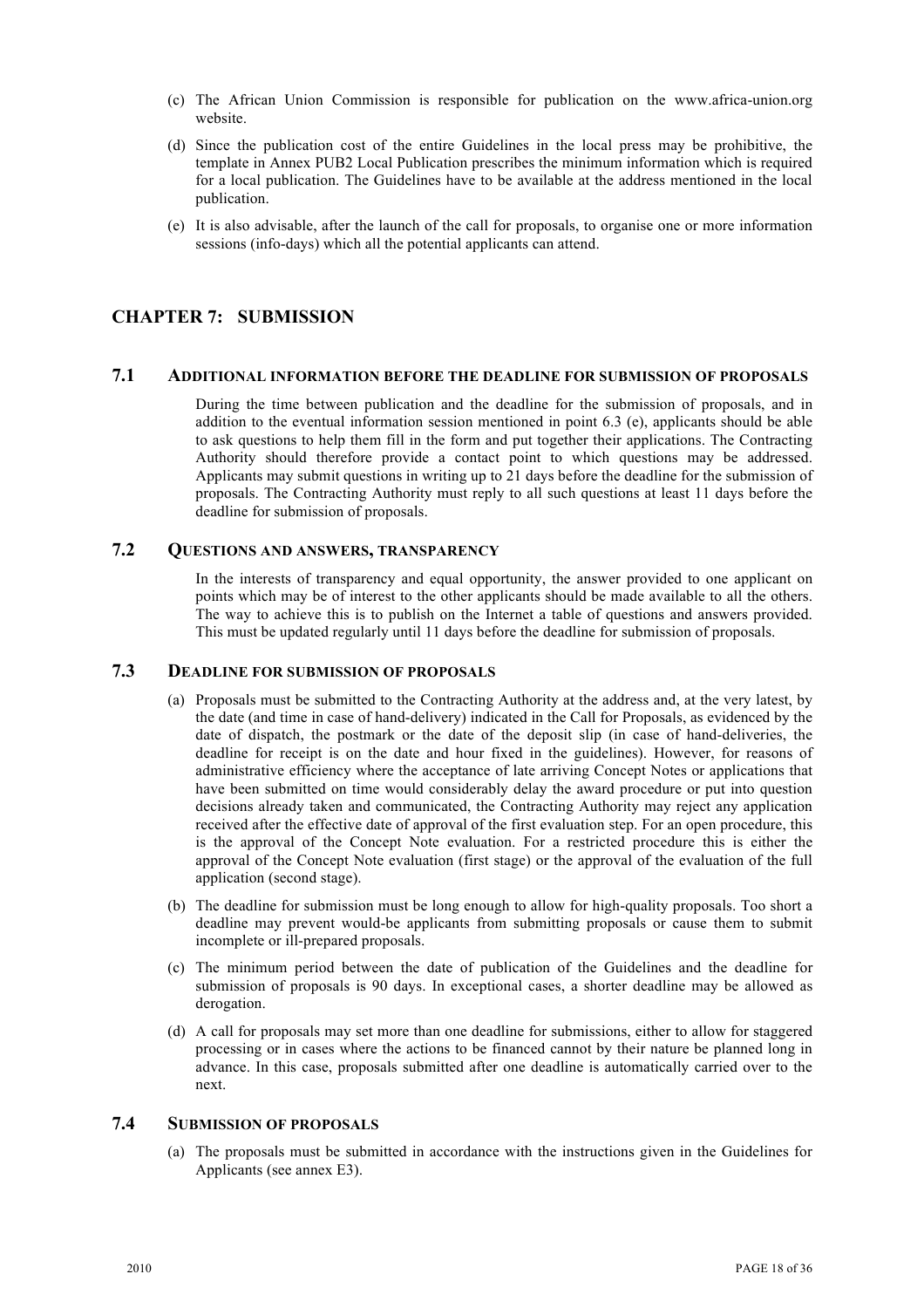- (b) The application form consists of a concept note, the application form itself, a checklist and a declaration.
- (c) The Department responsible for an individual call for proposals has the discretion to decide whether to request the supporting documents from all the applicants with the application form or only from the applicants which have been provisionally selected after the evaluation. Even if this does not change the basic principle that the supporting documents will be examined only for the provisionally selected applicants, the Guidelines for applicants and the Application form should be adapted accordingly. No supporting document will be requested for applications for a grant not exceeding Twenty-Five Thousand Euro ( $\epsilon$  25 000).
- (d) Originals or photocopies of the said originals of the requested supporting documents must be provided. If the supporting documents are not written in one of the official languages of the African Union or if applicable to the country of implementation of the Action, a translation into the language/one of the languages of the call for proposals of the relevant excerpts of these documents showing proof of the applicant's eligibility may be requested for the purposes of interpreting the proposal.
- (e) In the case of actions where the cost to be financed exceeds Five Hundred Thousand Euro ( $\epsilon$ 500,000, ) the applicant must provide an external audit report produced by an approved auditor. The report must certify the accounts for the last financial year available (the last two years in the case of framework partnership agreements). The obligation does not extend to international organisations nor to public bodies. Depending on his risk assessment, the Contracting Authority may waive the obligation of audit for secondary and higher education establishments and beneficiaries who have accepted joint and several liabilities in the case of agreements with a number of beneficiaries.

## **CHAPTER 8: EVALUATION**

#### **8.1 THE FOUR CRITERIA**

- (a) There are four clearly identified criteria to be applied during the evaluation process. They serve different purposes and are self-exclusive. In particular, no awarding criteria must be a typical selection criteria (e.g. experience or financial capacity cannot have any weight in the awarding criteria)
- (b) Basically,
	- 1. The **exclusion** criteria are about the organisation itself, regardless of the nature of the call, in relation with its legal and social obligations.
	- 2. The **eligibility** criteria serve to check if the organisation fulfils the specific conditions of a particular call.
	- 3. The **selection** criteria aims to ensure that the applicant has the operational and financial capacity to implement the project proposed.
	- 4. Finally, the **awarding** criteria are about the project and the project only. Proposals will be awarded to best projects as compared to the objectives and priorities of the call.
- (c) All criteria specified in the Call for Proposals must be applied as they stand and cannot be changed in the course of the procedure. The criteria should be clear and non-discriminatory. See the templates of evaluation grids given in Annexes EVL1 Concept note evaluation grid  $&$  EVL2 Full application evaluation grid.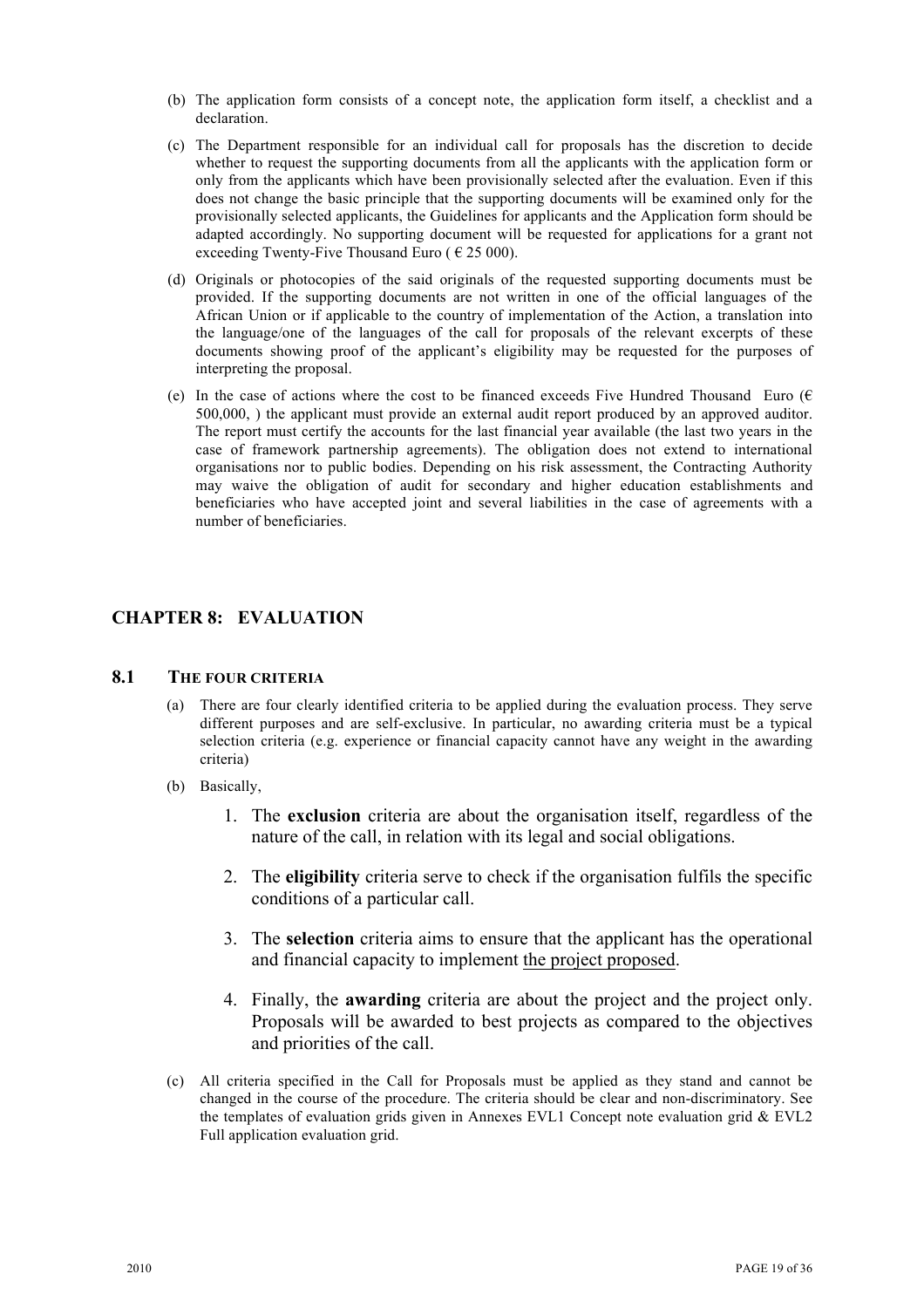## **8.1.1 The eligibility criteria**

- (a) The eligibility criteria shall determine the conditions for participating in a call for proposals. Those criteria shall be established with due regard for the objectives of the action and shall comply with the principles of transparency and non-discrimination. The eligibility criteria relate to two different aspects:
	- 1.Eligibility of the applicant: this refers to the applicant's legal and administrative status. If a Call for Proposals relates to actions to be implemented in partnership, the minimum number of partners and the eligibility criteria applicable to each of the partners of the lead applicant must be specified. The eligibility criteria applicable to the lead applicant and to the partners may differ.
	- 2.Eligibility of the action: this refers to the types of activities, sectors or themes and geographical areas covered by the Call for Proposals.
- (b) Participation in the award of grants contracts is, as a general rule, open on equal terms to all natural and legal persons established in any member state of the African Union and, after prior approval from the relevant services of the Commission, to entities which do not have legal personality under the applicable national law, provided that their representatives have the capacity to undertake legal obligations on their behalf and assume financial liability and who are established in an eligible country in accordance with the basic act governing the programme in question.
- (c) Exceptions to the nationality rule must be specifically mentioned in the Guidelines for Applicants and is subject to the prior approval of the African Union Commission. The award of such derogations is decided on a case-by-case basis by the Commission before the procedure is launched and they will depend on the objective of the programme (e.g. enhancing cooperation with non member states).

## **8.1.2 The exclusion criteria<sup>1</sup>**

- (a) Applicants will be excluded from participation in all AUC calls for proposals if:
	- 1. they are bankrupt or being wound up, are having their affairs administered by the courts, have entered into an arrangement with creditors, have suspended business activities, are the subject of proceedings concerning those matters, or are in any analogous situation arising from a similar procedure provided for in national legislation or regulations;
	- 2. they have been convicted of an offence concerning their professional conduct by a judgment which has the force of *res judicata*; (i.e. against which no appeal is possible);
	- 3. they have been guilty of grave professional misconduct proven by any means which the AUC can justify;
	- 4. they have been the subject of a judgment which has the force of *res judicata* for fraud, corruption, involvement in a criminal organisation or any other illegal activity detrimental to the AUC's financial interests;

<sup>&</sup>lt;sup>1</sup> These criteria have been taken from point 8.1 of the AUC procurement manual (grounds for exclusion)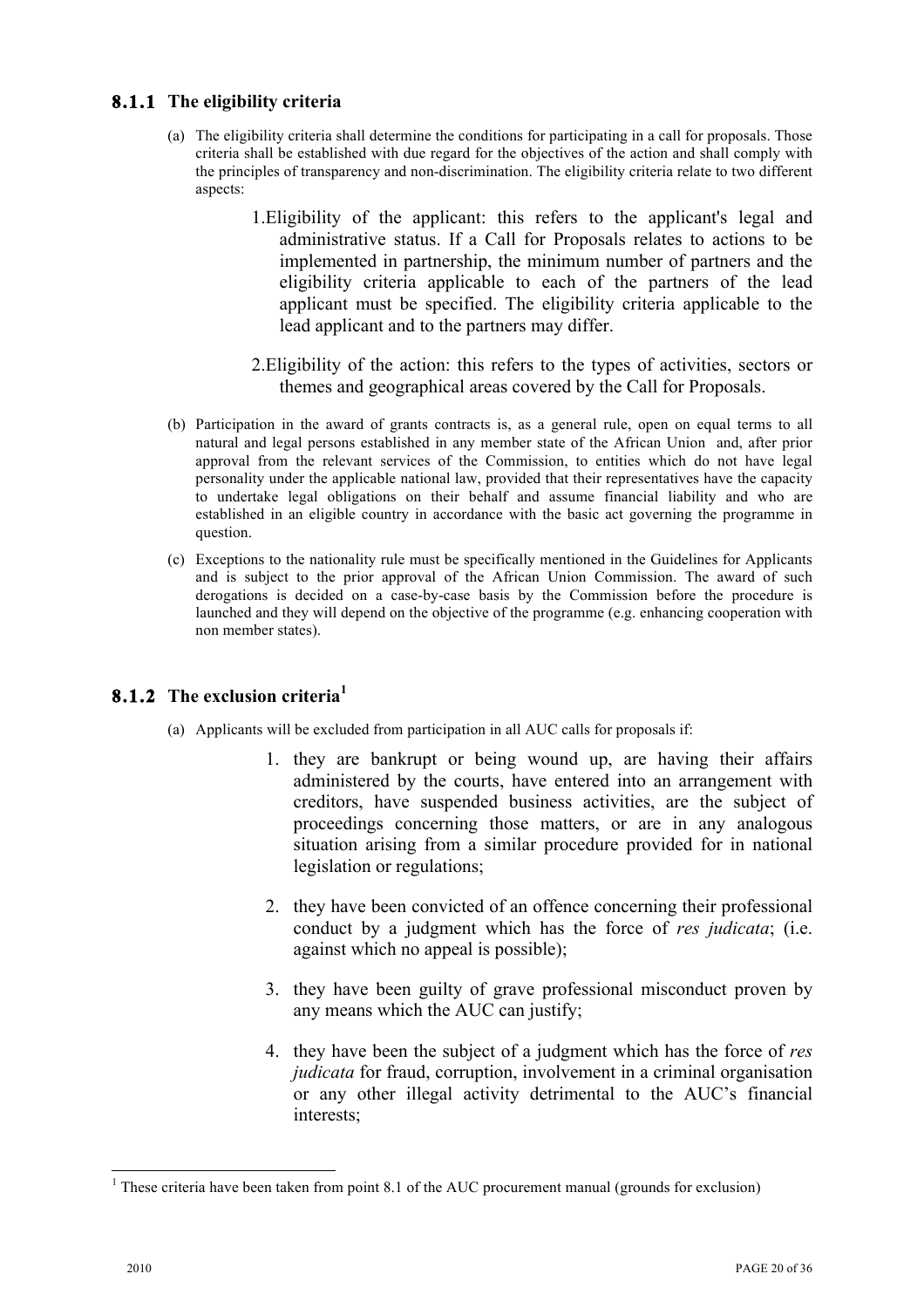- 5. they have not fulfilled obligations relating to the payment of social security contributions or the payment of taxes in accordance with the legal provisions of the country in which they are established or those of the country where the contract is to be performed;
- 6. they have been previously removed from the AUC Supplier Register or debarred from previous procurement activities for any of the reasons given above or any other reasons which the AUC can justify.
- 7. they are citizens of AU Member States under sanctions by the day of the Call deadline

## **The selection criteria**

- (a) The selection criteria are used to assess the applicant's financial and operational capacity to complete the proposed action: the applicant must have stable and sufficient sources of funding to maintain its activity throughout the period during which the action is being carried out and to participate, where appropriate, in its funding. Applicants and their partners must also have the necessary professional competencies and qualifications to complete the proposed action.
- (b) The verification of financial capacity based in particular on an analysis of the supporting documents requested from the applicants does not apply to natural persons in receipt of scholarships, public bodies or international organisations.

## **8.1.3 The awarding criteria**

- (a) The award criteria are used to assess the quality of proposals against the set objectives and priorities, so that grants are awarded to the actions which maximise the overall effectiveness of the call for proposals. They should enable the Contracting Authority to select proposals which it can be confident will comply with its objectives and priorities.
- (b) The award criteria relate, in particular, to the relevance of the action and its compatibility with the objectives of the grant programme under which the Call for Proposals is being financed, to the quality, expected impact and sustainability of the action, and to its cost-effectiveness.

## **8.2 THE EVALUATION COMMITTEE**

#### **8.2.1 The role and composition of the evaluation committee**

- (a) Proposals are evaluated by an Evaluation Committee appointed by the Contracting Authority comprising a non-voting Chairperson<sup>2</sup>, a non-voting Secretary and an odd number of voting members (minimum of three). The voting members must possess the technical and administrative capacities necessary to give an informed opinion on the proposals. They must have a reasonable command of the language in which the proposals are submitted. They must represent at least two organisational entities of the Contracting Authority with no hierarchical link between them. Substitutes to the members can be nominated on the same conditions as the titulars where justified by the size and/or the technical nature of the call for proposals. The participation of other observers must be authorised in advance by the Contracting Authority.
- (b) The Evaluation Committee members should attend all meetings, except the opening meeting. Any absence must be recorded and explained in the evaluation report. A member who withdraws from the Evaluation Committee for whatever reason must be replaced by his substitute or following the standard procedure for appointing members of the Evaluation Committee. The Chairperson of the Evaluation Committee determines to what extent the evaluation process must be restarted. Such

<sup>&</sup>lt;sup>2</sup> The Chairperson of the African Research Grants is the Representative of the Current Chair of the African Ministerial Conference on Science and Technology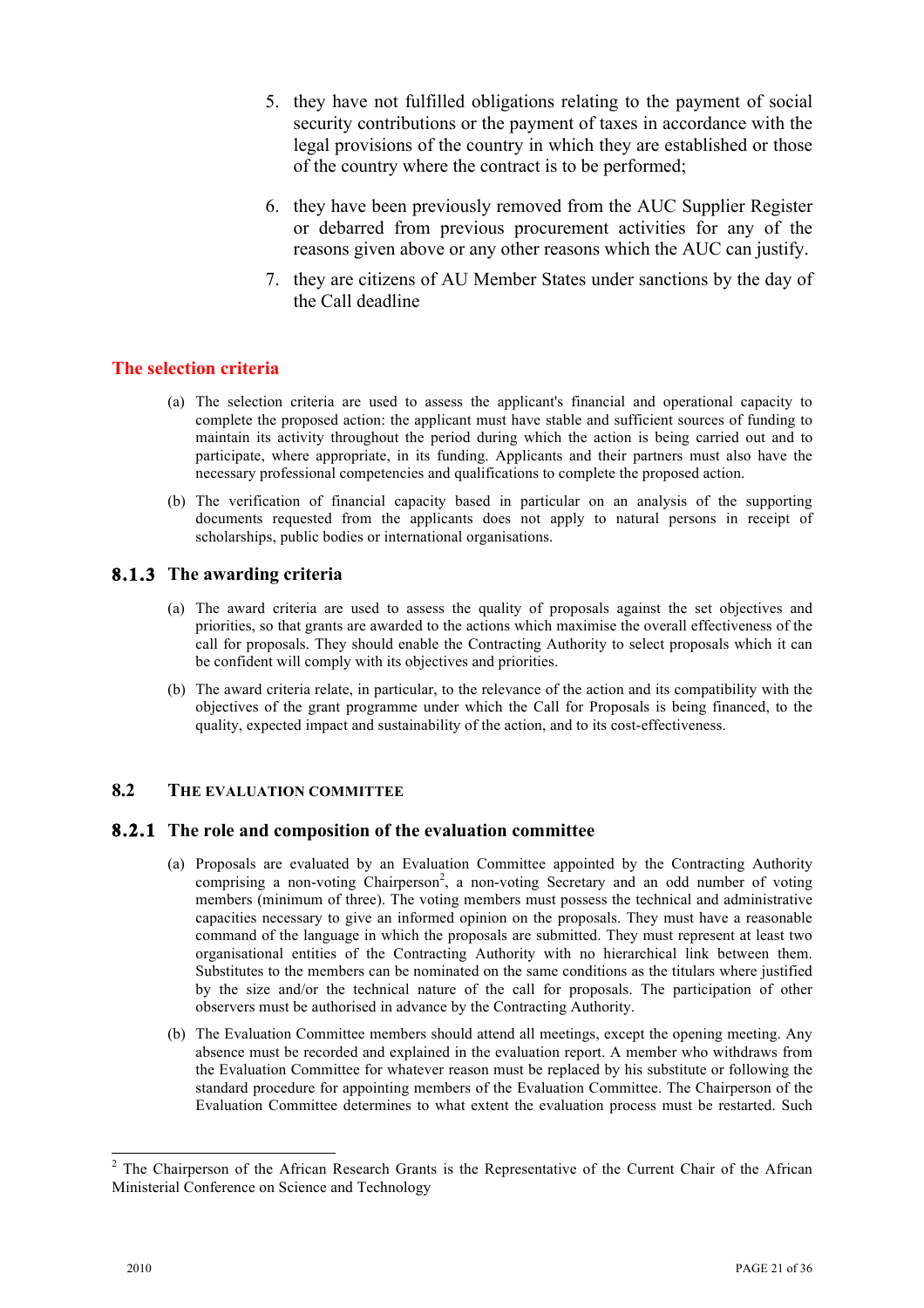decision as well as any decision relating to the replacement of a Committee member must be recorded and justified in the evaluation report.

- (c) All voting members of the Evaluation Committee have equal voting rights.
- (d) The Evaluation Committee should be formed early enough to ensure the availability of the designated members (and any observer nominated by the African Commission, in the case of decentralised ex-ante control) during the period necessary to prepare and conduct the evaluation process.

#### **8.2.2 Impartiality and confidentiality**

- (a) All members of the Evaluation Committee and any observers must sign a Declaration of Impartiality and Confidentiality (see Annex A4). Any Evaluation Committee member or observer who has a potential conflict of interest with any applicant must declare it and immediately withdraw from the Evaluation Committee. He/she will be excluded from participating further in any capacity in the evaluation meetings.
- (b) The Chairperson of the Evaluation Committee determines to what extent the evaluation process must be restarted. Such decision must be recorded and justified in the Evaluation Report.
- (c) While the call for proposals procedure is under way, all contacts between the contracting authority and candidates must satisfy conditions ensuring transparency and equal treatment; they may not lead to amendment of the conditions of the grant contract or the terms of the original call. No information about the examination, clarification, evaluation or decisions about the contract award can be disclosed before the signature of the contract(s). Any attempt by an applicant to influence the process in any way (whether by initiating contact with members of the Evaluation Committee or otherwise) may result in the immediate exclusion of its proposal from further consideration.
- (d) For service tenders and call for proposals, the proceedings of the Evaluation Committee, from the opening of tenders/proposals to the conclusion of the work of the Evaluation Committee, are conducted in camera and are confidential.
- (e) In order to maintain the confidentiality of the proceedings, participation in the Evaluation Committee meetings is strictly limited to the members of the Evaluation Committee designated by the AUC and any authorised observers (including designated assessors in the case of call for proposals).
- (f) Apart from the copies given to any assessors(s) or experts in call for proposals, the proposals should not leave the room/building in which the committee meetings take place before the conclusion of the work of the Evaluation Committee. They should be kept in a safe place when not in use.

#### **8.2.3 Responsibilities of the evaluation committee**

- (a) The Chairperson is responsible for co-ordinating the evaluation process in accordance with the procedures of this Guide and for ensuring its impartiality and transparency. The voting members of the Evaluation Committee have collective responsibility for decisions taken by the Committee.
- (b) The Secretary to the Committee is responsible for carrying out all administrative tasks connected with the evaluation procedure. These will include:
	- 1. circulating and collecting the Declarations of Impartiality and Confidentiality;
	- 2. keeping the minutes of all meetings of the Evaluation Committee and the relevant records and documents;
	- 3. registering attendance at meetings and compiling the Evaluation Report and its supporting annexes.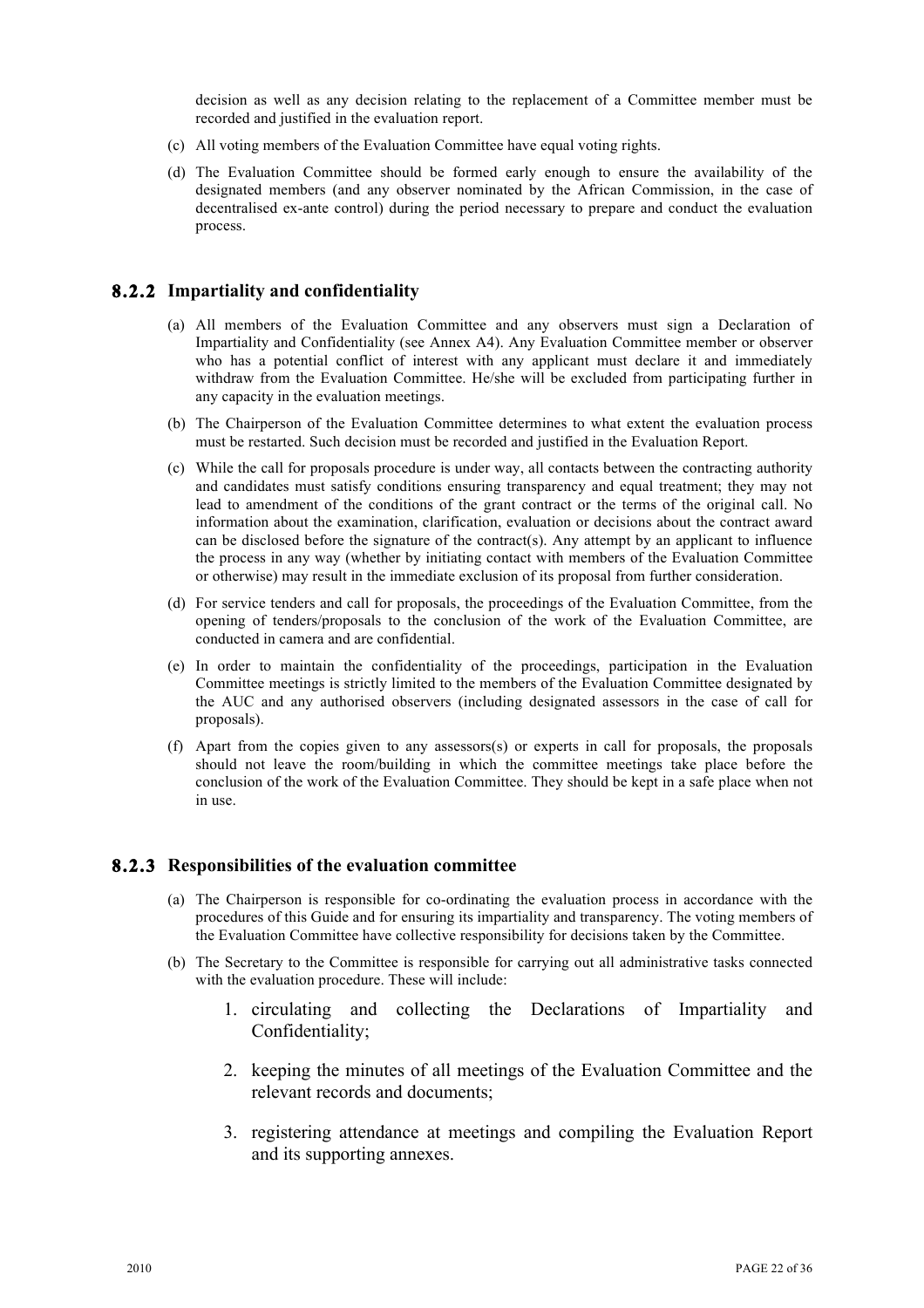- (c) Any request for clarification requiring communication with the applicants during the evaluation process must be conducted in writing. Copies of any such communication must be annexed to the Evaluation Report.
- (d) If a proposal infringes the formal requirements, the Evaluation Committee may use its discretion to decide whether or not it should still be considered during the rest of the evaluation process, while ensuring the equal treatment of tenders and applicants and in accordance with the principle of proportionality. Whatever the Evaluation Committee decides, this must be fully recorded and justified in the Evaluation Report.
- (e) Tenders or proposals falling e.g. in the following situations should not be rejected:
	- 1. submitted in fewer number of copies than required;
	- 2. submitted with the wrong presentation (but the correct templates used);
	- 3. proposals which have not been signed or contains a scanned signature (the signature can be requested subsequently - if not obtained, the tender must be rejected).

#### **8.3 STAGES IN THE EVALUATION PROCESS**

The evaluation process starts with the receipt of the concept notes/proposals by the Contracting Authority, and ends with the decision to award grants to the selected applicants. The procedure is set out below.

#### **8.3.1 Receipt and registration of proposals**

On receiving proposals, the Contracting Authority must register them and provide a receipt for those delivered by hand (see Annex EVL14 Receipt for hand delivered proposals. The envelopes must remain sealed and be kept in a safe place until they are opened.

#### **8.3.2 Opening session and administrative check**

- (a) All proposals received should be opened in an opening session at which the registration details will be checked and completed and the proposals numbered the Opening Session Committee according to the AUC Procurement Manual.
- (b) The secretary to the Opening Session Committee supervises the opening session and requests the assistance of other staff of the Contracting Authority as need be.
- (c) The registration of concept notes/proposals should contain the following information:
	- 1. registration number of concept note/proposal
	- 2. date of submission
	- 3. the applicant's name and address.
- (d) For each proposal,
	- 1. the original is kept safely in the archives of the Contracting Authority;
	- 2. the copies are distributed to the evaluators and, where appropriate, to the assessors.
- (e) The proposals having met the deadline are then subject to an administrative check, which will assess whether they satisfy all the criteria mentioned in the checklist (Part 1 of section V of the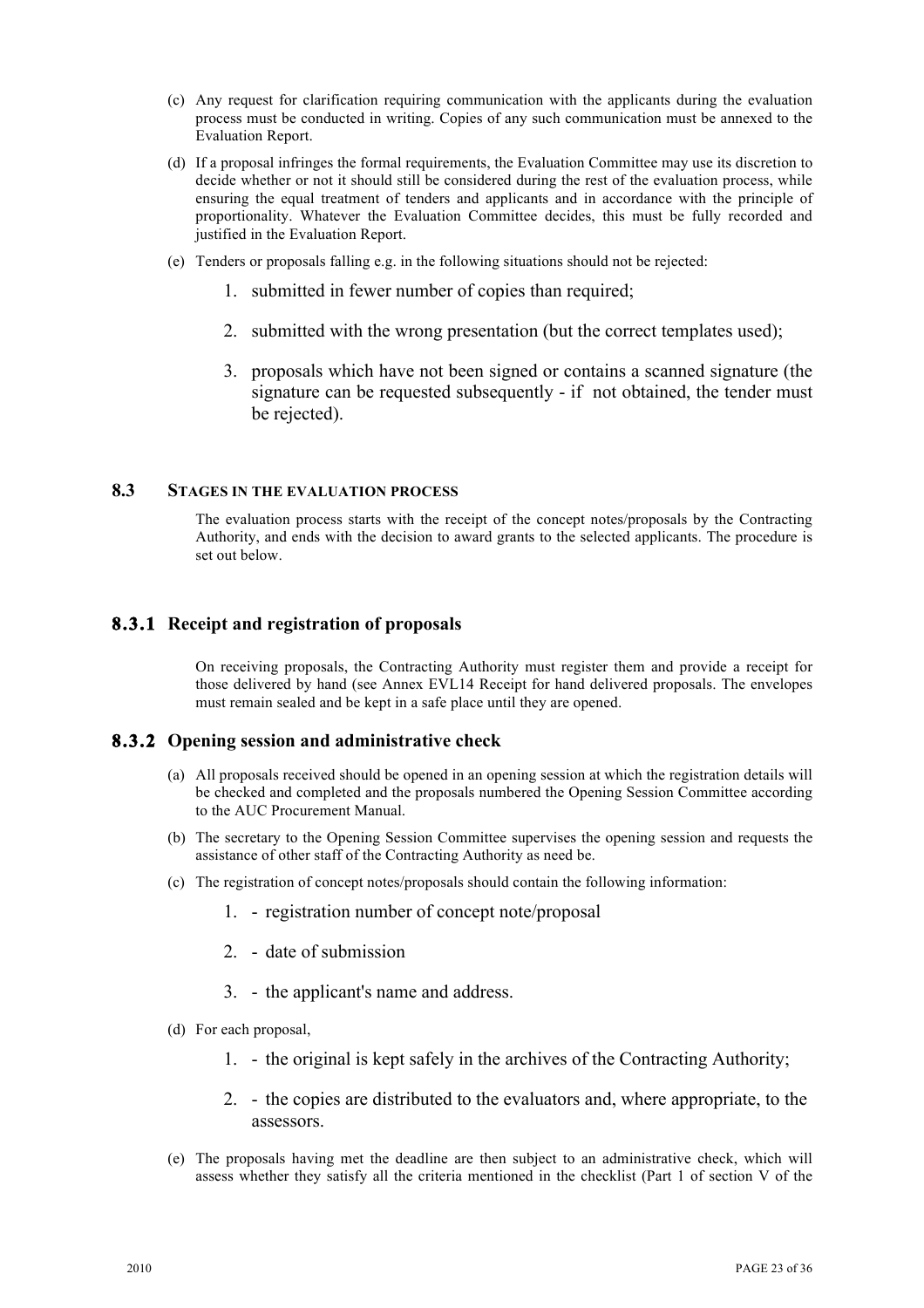grant application form). Under no circumstances may assessors or members of the Evaluation Committee change this checklist.

- (f) Incomplete dossiers will be disqualified from the evaluation process. However, if some of the criteria are not satisfied, according to the option chosen in the call for proposals, the applicant is rejected or invited to submit a clarification within the deadline fixed by the Evaluation Committee. In the latter, the Evaluation Committee may use its discretion to decide whether or not it should still be considered during the rest of the evaluation process, while ensuring the equal treatment of proposals and in accordance with the principle of proportionality. Whatever the Evaluation Committee decides, this must be fully recorded and justified in the Evaluation Report.
- (g) The Contracting Authority must keep proposals not considered for further evaluation.
- (h) The administrative check may be carried out by members of the Evaluation Committee or by assessors.
- (i) If the members of the Evaluation Committee do not carry out the check themselves, the Evaluation Committee must review the conclusions of the assessors on the basis of their completed grids. In order to facilitate the Evaluation Committee's review of the assessments, the Secretary to the Evaluation Committee must ensure that one list is drawn up containing proposals which did not satisfy the administrative criteria mentioned in the checklist. For each entry on the list, the criteria not satisfied must be identified.
- (j) Following the opening session and the administrative check, the Evaluation Committee meets to decide on any contentious case and sign the Proposal Opening session and administrative check Report, (see Annex EVL3 Opening session and administrative check).
- (k) Once the required approvals received, the Contracting Authority must send a standard letter to the applicants (see Annex EVL7 Letter to applicants after opening session) that includes a statement indicating the applicants whether or not their application was submitted within the deadline, informing them of the reference number they have been allocated, whether their application has satisfied all the criteria mentioned in part 1 of the checklist and whether their concept note has been recommended for further evaluation.

#### **8.3.3 Evaluation of the concept note**

- (a) The concept notes submitted within the deadline and having satisfied the administrative criteria mentioned in the checklist will undergo an evaluation of the relevance of the action, its effectiveness as well as of the feasibility and sustainability of the action on the basis of a concept note evaluation grid (see Annex EVL1 Concept note evaluation grid). The overall assessment is based on the scores obtained under each subheading, added up by heading. In the case the Evaluation Committee does not evaluate itself the concept notes, the final score is the arithmetical average of the scores given by the assessors.
- (b) The Contracting Authority reserves the right not to undertake the evaluation of the Concept Notes whenever considered justified (for example when a less than expected number of proposals are received) and to go straight to the evaluation of the corresponding full proposals.
- (c) The Secretary will then prepare a list of all the concept notes, ranked by score. At a first step, only the concept notes which have been given a score of *X* points in the category "Relevance" as well as a minimum total score of *Y* points will be considered for pre-selection (*X and Y* are *threshold points decided at the moment of submitting the call for approval to the Administration)*. The completed evaluation grids for each concept note must be sent to the Evaluation Committee.
- (d) Following the evaluation of the concept notes, the Contracting Authority will send a letter to the applicants, whose concept note has been evaluated, indicating whether their full application will be evaluated or not (see Annex EVL8 Accept letter to applicants after concept note evaluation).

#### **8.3.4 Evaluation of the application form**

(a) The quality of the applications forms must be assessed on the basis of the evaluation grid (see Annex EVL2 Full application evaluation grid) containing the selection and award criteria. Comments are made for each heading on the basis of the questions and criteria used for that heading. In particular cases, comments may need to be made for specific subheadings. The overall assessment is based on the scores obtained under each subheading, added up by heading. In the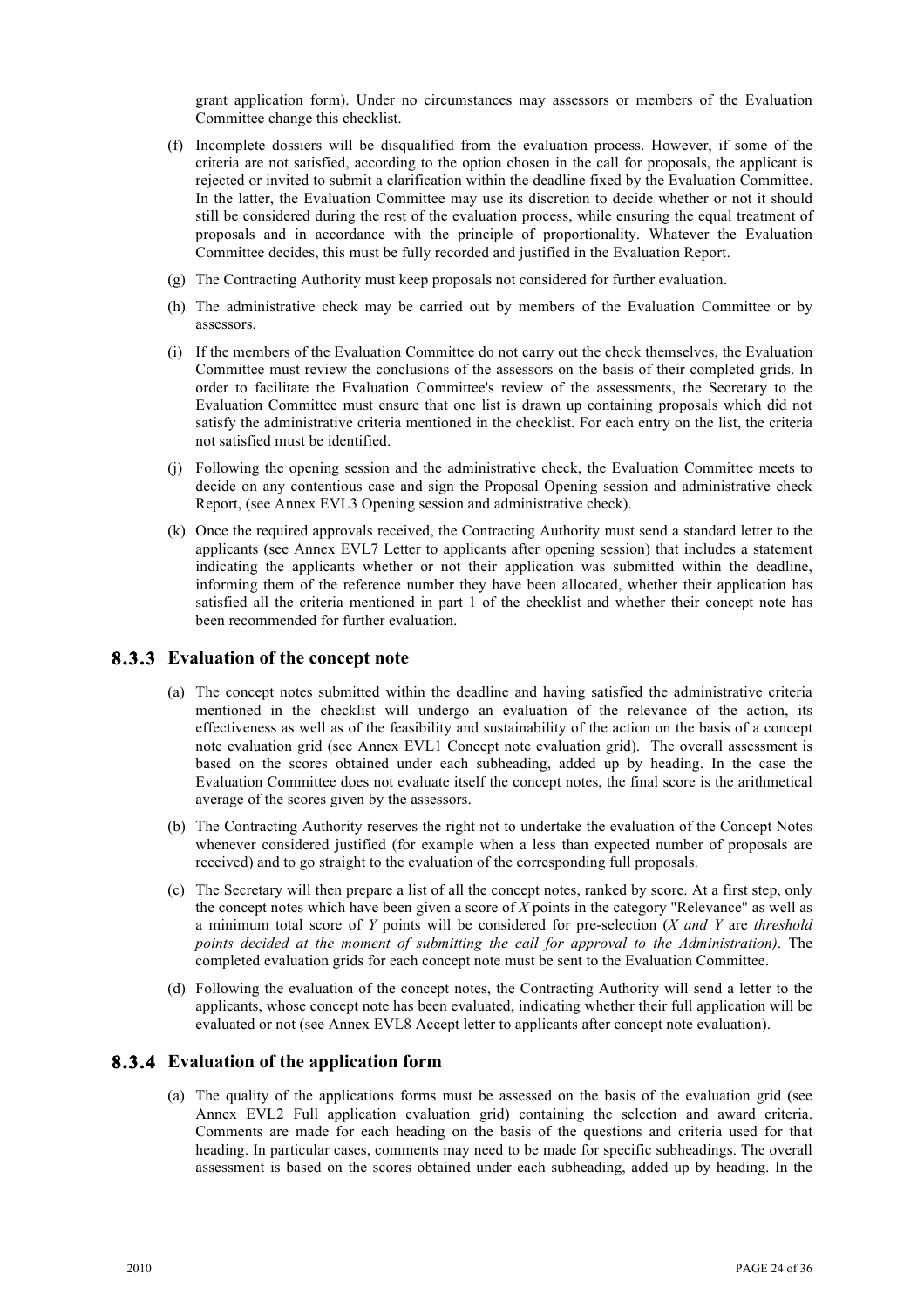case the Evaluation Committee does not evaluate itself the application forms, the final score is the arithmetical average of the scores given by the assessors.

- (b) The Secretary will then prepare a list of all the proposals, ranked by score. The completed evaluation grids for each proposal and must be sent to the Evaluation Committee.
- (c) Once the required approvals received, the Contracting Authority must send a standard letter (see Annex EVL7 Letter to applicants after opening session) to the applicants, stating whether their proposal has been provisionally selected according to their score, and inviting those whose proposals have been provisionally selected to supply the required supporting documents.

#### **8.3.5 Verification of eligibility**

- (a) This assessment must be carried out using the Declaration by the applicant (part 2 of section VI of the grant application form) and the criteria set out in the Guidelines for Applicants. Under no circumstances may assessors or members of the Evaluation Committee change this Declaration.
	- 1. Is the Declaration by the applicant in conformity with the supporting documents requested? Any missing supporting document or any incoherence between the

Declaration and the supporting documents will lead to the rejection of the proposal on that sole basis

- 2. Eligibility: are the applicant, the partners and action eligible? This is assessed according to the criteria set out in the Guidelines for Applicants.
- (b) The verification of eligibility may be carried out by members of the Evaluation Committee or by assessors. Each proposal may be examined by one person.
- (c) Even though the verification of eligibility is foreseen to be carried out only for the provisionally selected applicants at the end of the procedure, the Committee may decide to verify this point at any previous step of the procedure.
- (d) Taking into account the Good Administrative Practices, the Evaluation Committee can exclude an applicant at any stage of the Call for proposals evaluation process whenever it is obvious that the latter does not meet the eligibility criteria.
- (e) If the members of the Evaluation Committee do not carry out the assessment themselves, the Evaluation Committee must review the conclusions of the assessors on the basis of their completed grids. In order to facilitate the Evaluation Committee's review of the assessments, the Secretary to the Evaluation Committee must ensure that one list containing the proposals which are ineligible is drawn up. For each entry on a list, the grounds for ineligibility must be identified.
- (f) Conclusions of the Evaluation Committee
- (g) The Evaluation Committee will draw up its recommendations after the assessors have examined all the proposals. The Evaluation Committee must not change the assessors' scores or recommendations and must not alter the evaluation grids completed by the assessors.
- (h) The Evaluation Committee may decide to approve the ranking drawn up by the secretary on the basis of the assessors' report. If the Committee does not accept the scores awarded by the assessors to a proposal, for example where there is a significant difference between the scores awarded by the assessors, it must justify this decision in the evaluation report. Subject to the points below, the Committee then has to prepare a new evaluation grid for the proposal concerned. The list will be amended on the basis of the scores from the new evaluation, which replace those completed by the assessors.
- (i) All such decisions must be recorded and fully substantiated in the Evaluation Report. The evaluation grids completed by the members of the Evaluation Committee must be kept with those completed by the assessors.
- (j) The Evaluation Committee's decisions are taken independently and in an advisory capacity. The Evaluation Committee must ultimately draw up a list of the proposals selected for financing, indicating the score obtained by each proposal, the amount of the proposed grant and the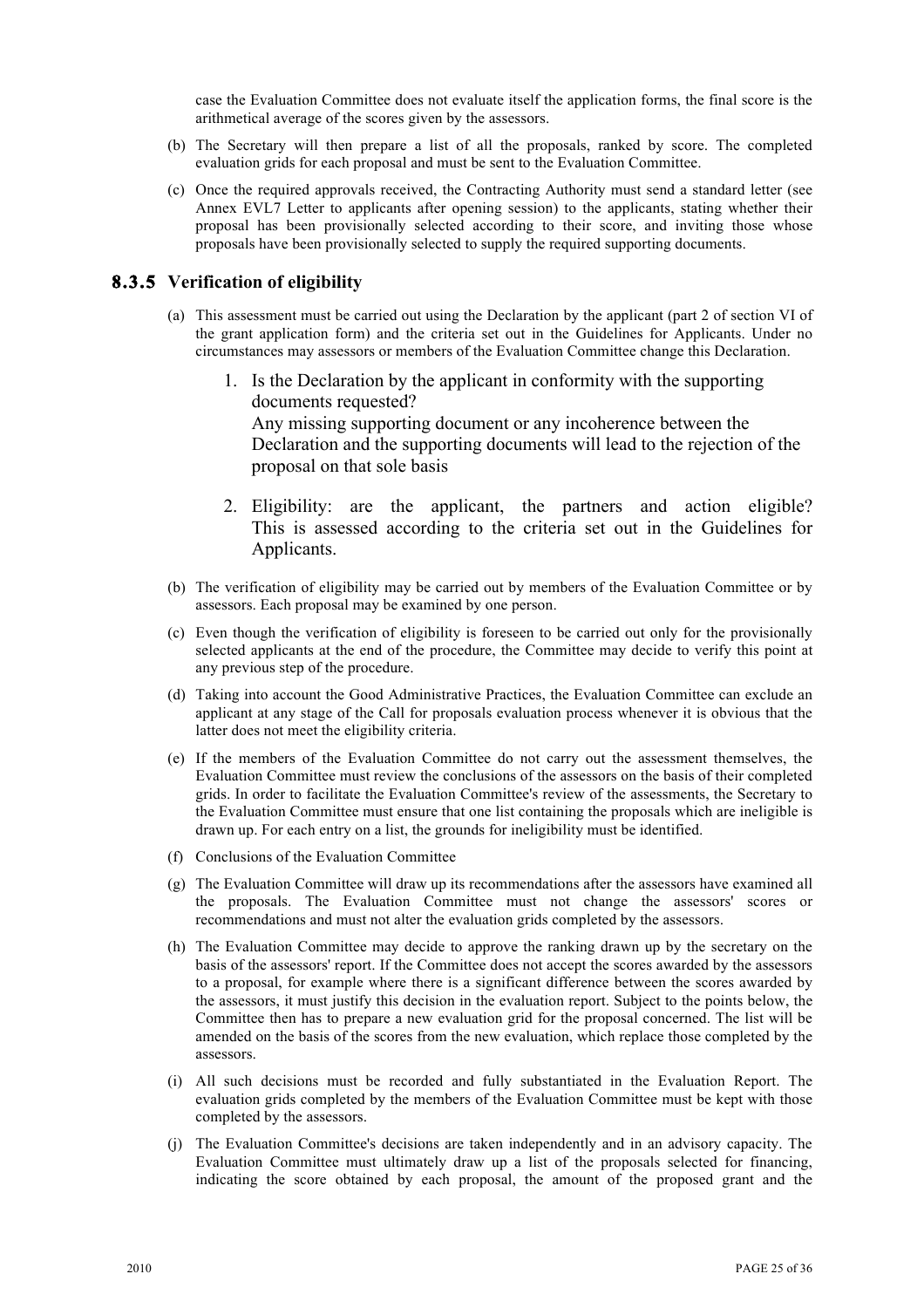proportion of the eligible costs it is proposed to finance. Subject to the following considerations, this list is made up of the proposals obtaining the best scores, ranked by order, within the limits of the funds available under the call for proposals.

- 1. The Committee may not allocate all the available funds if it finds that there are too few proposals of the quality required to receive a grant.
- 2. The Committee may draw up a list by subject or geographical area specified in the Guidelines for Applicants.
- 3. The Committee may reject a proposal if it has selected another which is of a similar nature but has been awarded a higher score.
- 4. Where several proposals submitted by the same applicant are selected for financing, but the applicant does not have the financial and operational capacity required to implement the actions all together, the Committee may reject the proposal(s) which has (have) been awarded a lower score, and select the proposal(s) that the applicant has the capacity to implement.
- (k) The Committee may furthermore draw up, in the same conditions, a reserve list comprising a limited number of proposals having obtained the best scores after those selected for financing. This reserve list is valid during the period mentioned in the evaluation report. The proposals included in that list are likely to receive a grant insofar as funds become available under the call for proposals (decrease of the eligible costs of the selected proposals, impossibility to sign a contract with a selected applicant, etc).
- (l) The final Evaluation Report (see Annex EVL6 Final evaluation report), covering the eligibility verification, is drawn up following the final meeting of the Evaluation Committee. It comprises the minutes of the evaluation sessions and must be signed by all members of the Evaluation Committee.
- (m) Once the approvals have been given, the Contracting Authority will commence awarding the grants (see Chapter 9).
- (n) The award decision contains the subject and overall amount of the decision, the approved evaluation report and, where appropriate, the grounds for the decision by the Contracting Authority to depart from the recommendations made by the Committee in the report in respect of a particular proposal.
- (o) Subject to the Contracting Authority's policy on access to documents, the entire procedure, from the drawing-up of the Call for Proposals to the selection of successful applicants, is confidential. The Evaluation Committee's decisions are collective and its deliberations must remain secret. The committee members are bound to secrecy.

#### **8.4 CANCELLING THE CALL FOR PROPOSALS PROCEDURE**

- (a) The Contracting Authority may decide to cancel the call for proposals procedure at any stage, but particularly in the light of the Evaluation Report, if:
- (b) the call for proposals has been unsuccessful, i.e., no worthwhile proposal has been received or there were no replies;
	- 1. the economic or technical data of the programme have been fundamentally altered;
	- 2. exceptional circumstances or force majeure render the normal conduct of the planned actions impossible;
	- 3. there have been irregularities in the procedure, in particular where these have prevented equal treatment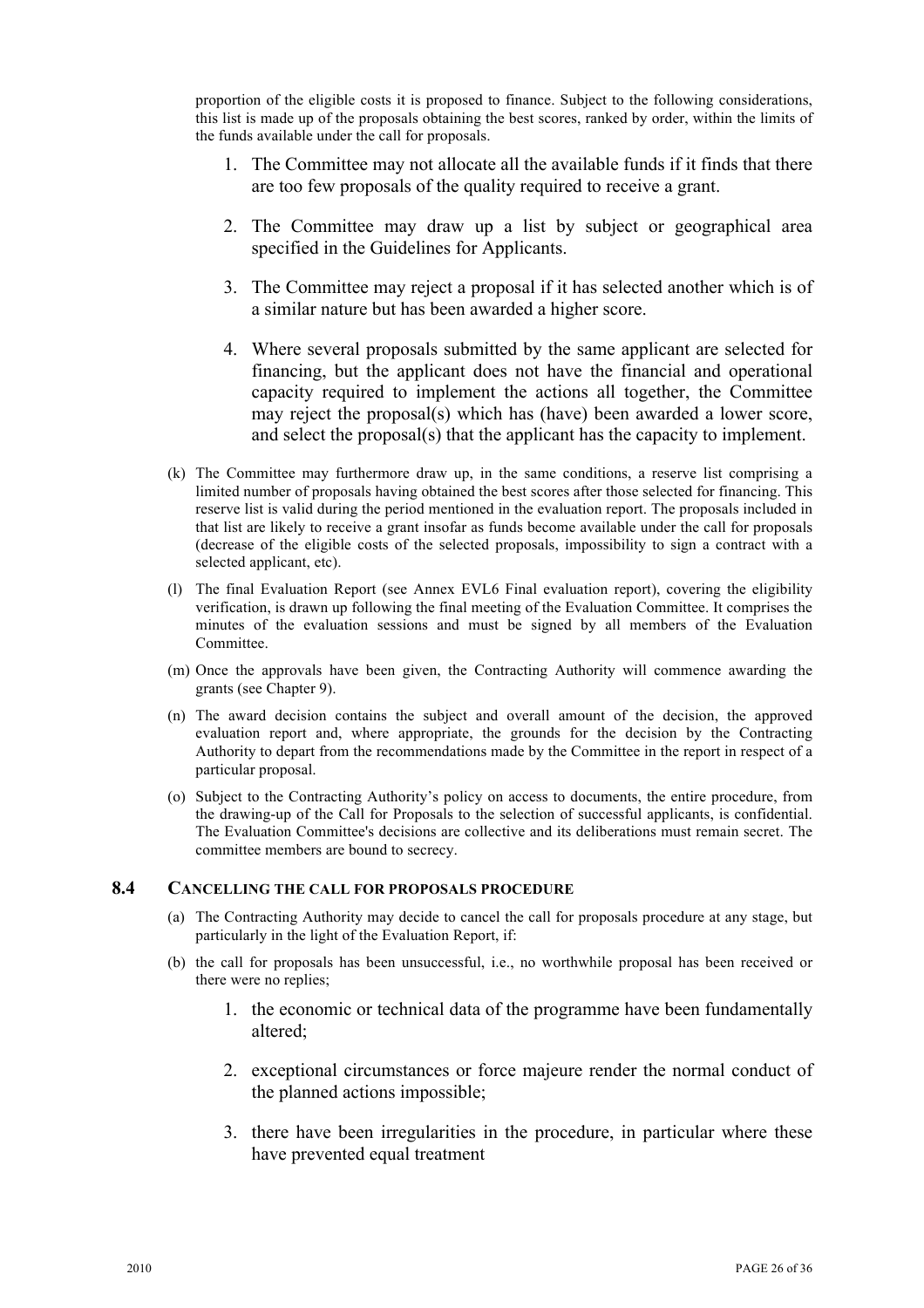(c) In the event of cancellation of a call for proposals, applicants must be notified of the cancellation by the Contracting Authority but will not be entitled to compensation.

## **CHAPTER 9: AWARDING AND CONTRACTING**

#### **9.1 NOTIFICATION OF APPLICANTS**

- (a) After the Contracting Authority has given its official approval to the final list of grants to be awarded, it notifies the successful applicants in writing that their applications have been selected (see Annex EVL12 Award Letter).
- (b) It must also send the unsuccessful applicants a standard letter (see Annex EVL10 Reject letter to applicants after full proposal evaluation) informing them that they have not been selected and specifying the reasons.
- (c) The letters to the successful applicants must be sent within 15 days of the award decision and letters to the unsuccessful applicants within a further 15 days of that.

#### **9.2 CONTRACT PREPARATION AND SIGNATURE**

- (a) the Contracting Authority notifies the successful tenderer in writing that its tender has been accepted (see format of letter in Annex EVL12 Award Letter) and draws attention to any arithmetical errors or ineligible costs which were corrected during the evaluation process. The Description of the action is corrected accordingly if need be.
- (b) Other clarifications or minor corrections may be brought to the Description of the action or to the budget in so far as they would not call into question the grant award decision or be contrary to the equal treatment of applicants and:
	- 1. Relate to aspects clearly identified by the Evaluation Committee; or
	- 2. Aim at taking into consideration the changes which have occurred since the date of receipt of the proposal
- (c) Those modifications may in any case not lead to an increase of the amount of the grant nor of the percentage of the co-financing fixed by the Evaluation Committee.
- (d) Any other alteration to the successful applicant's proposal or negotiation with it is, in principle, not permitted. The responsible department may divert from this rule in duly justified cases. This possibility should be clearly communicated in the Guideline for applications, providing the applicants with all the changes in the procedure in order to respect the principle of transparency and equal treatment

#### **9.3 PUBLICISING THE AWARD OF GRANTS**

- (a) Once the contracts have been signed, the Contracting Authority prepares a notice of award for each call for proposals (see Annex PUB3 Award Publication) and publishes it in the AUC website within three months.
- (b) In addition, the Contracting Authority must record all statistical information concerning the procedure (including the number of applicants in the past year; the number and percentage of successful applications per call for proposals; the mean duration of the procedure from date of closure of the call for proposals to the award of a grant, grant amounts, the names of the applicants, and details of the beneficiaries).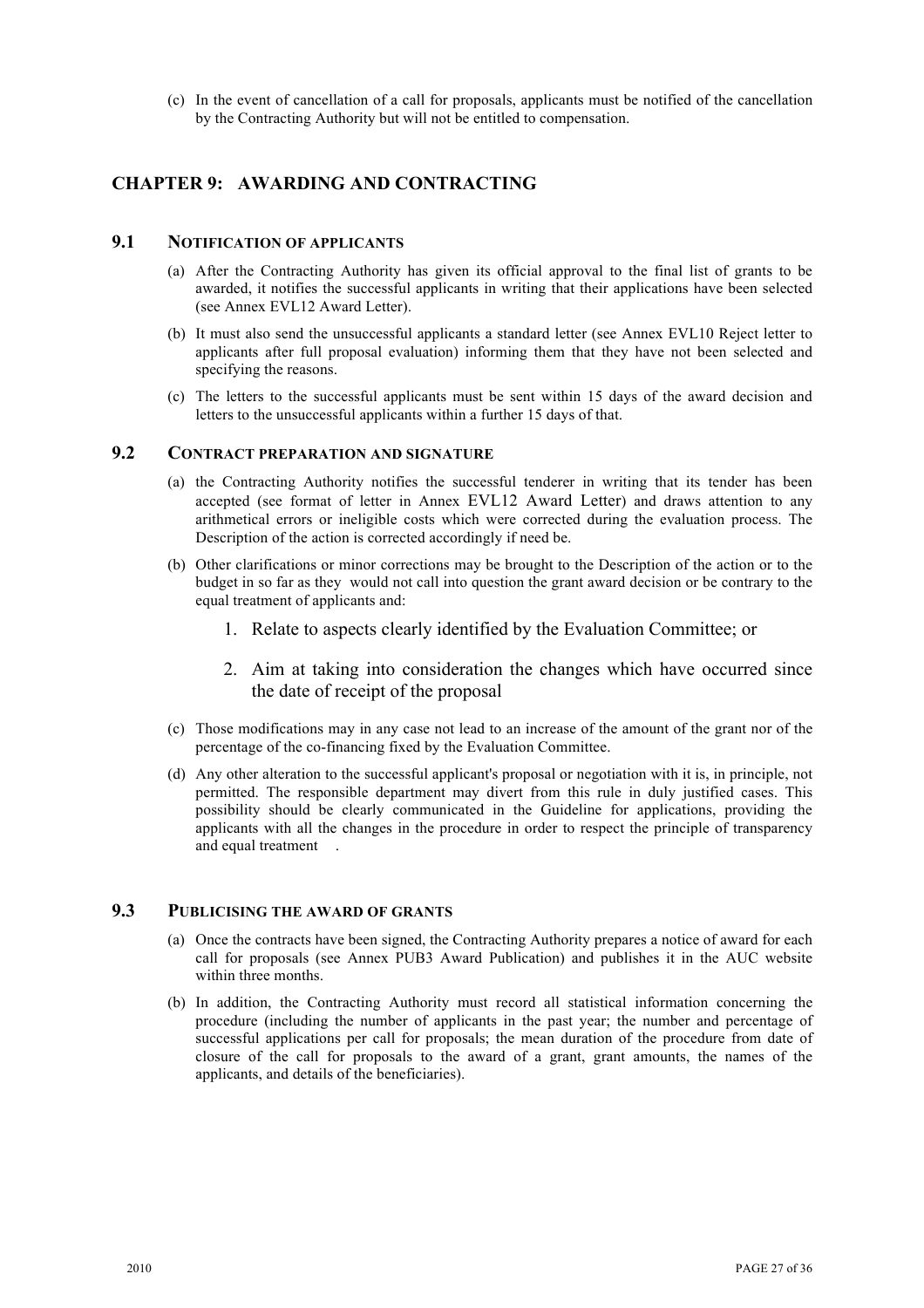## **CHAPTER 10: MODIFYING GRANT CONTRACTS**

#### **10.1 GENERAL PRINCIPLES**

- (a) The modifications must not have the purpose or the effect of making such changes to the contract as would call into question the grant award decision or be contrary to the equal treatment of applicants. No modification to the contract may alter the award conditions prevailing at the time the contract was awarded.
- (b) The maximum amount of the grant may not be increased.
- (c) Following this logic, major changes, such as a fundamental alteration of the Guide for Applicants, cannot be made by means of an addendum or an administrative order.
- (d) A request for grant contract modifications should not automatically be accepted by the Contracting Authority. There must be justified reasons for modifying a contract. The Contracting Authority must examine the reasons given and reject requests which have little or no substantiation.
- (e) Grants contracts can only be modified within the execution period of the contract. The purpose of the addendum or administrative order must be closely connected with the nature of the project covered by the initial contract.
- (f) Requests for contract modifications must be made (by one contracting party to the other) well in advance to allow for the addendum to be signed by both parties before the expiry of the execution period of the contract.
- (g) Especial care must be taken for calls for proposals partially or totally funded under Financing Agreements by other international organisations, partners or donors: any modification extending the period of implementation must be such that implementation and final payments can be completed before the expiry of the Financing agreement under which the initial contract was financed.

#### **10.2 PREPARING AN ADDENDUM**

- (a) In preparing an addendum, the Contracting Authority must proceed as follows:
- (b) Use the template for an addendum (Annex CNT10 Contract Addendum):
	- 1. All references in the proposed addendum to article numbers and/or annexes to be modified must correspond to those in the initial contract.
	- 2. Any addendum modifying the budget must include a replacement budget showing how the full budget breakdown of the initial contract has been modified by this addendum (and any previous addenda) (see Annex APF1 Budget).
	- 3. If the budget is modified by the proposed addendum, the payment schedule must also be modified accordingly, taking into account any payments already made in the course of the contract.
	- 4. The payment schedule must not be modified unless either the budget is being modified or the contract is being extended.
- (c) Prepare a dossier comprising the following items:
	- 1.Explanatory note providing a technical and financial justification for making the modifications in the proposed addendum;

2.Copy of the request for (or agreement to) the proposed modifications;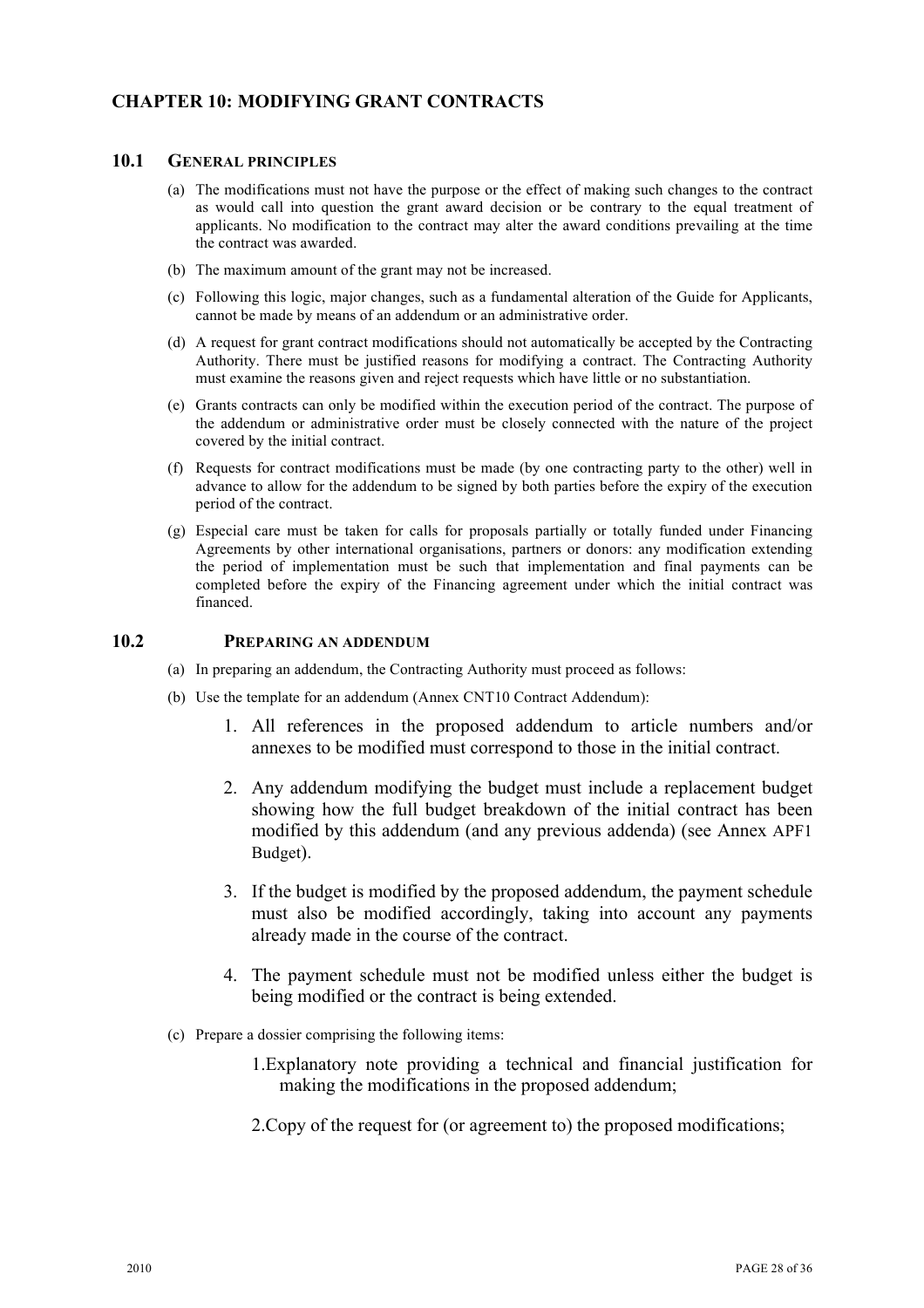3.Three originals of the proposed addendum, which is based on the standard addendum template and includes any revised annexes.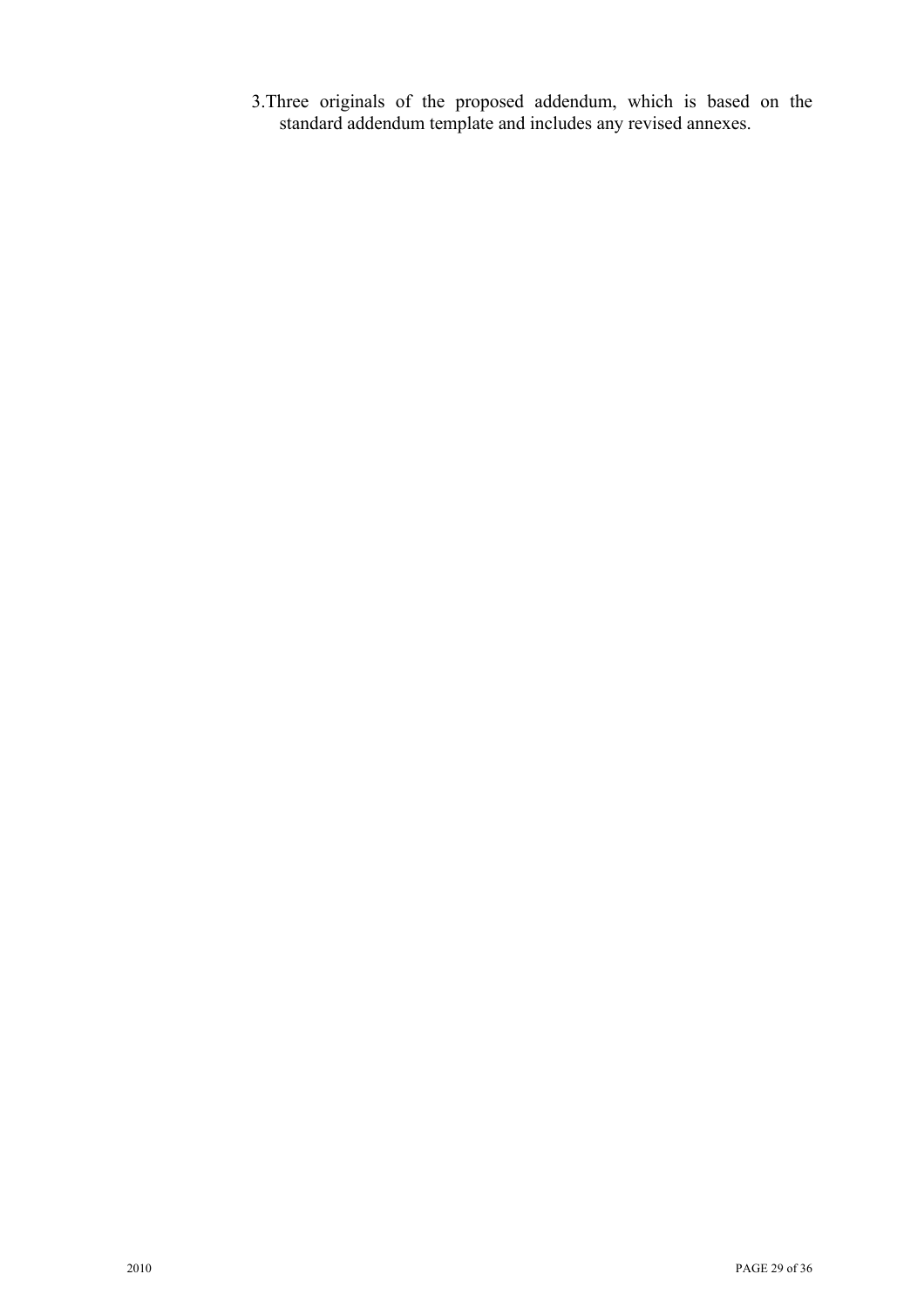## **4. SECTION 6: GENERAL ISSUES**

#### **CHAPTER 11: CHARACTERISTICS OF THE STANDARD GRANT CONTRACT**

#### **11.1 LEGAL ASPECTS**

The standard grant contract recognises the beneficiary's independence of action and lays down simplified management rules accordingly. In particular, it allows the recipient to adapt or modify the action without the prior consent of the Contracting Authority provided that the modifications are not substantial and do not result in a change of more than 15% to any budget heading.

#### **11.2 FINANCIAL ASPECTS**

- (a) The first pre-financing payment, which covers either Eighty percent (80% )of the amount of the contract or Eighty percent (80%) of the first annual budget, is paid after both parties have signed the contract. Subsequently, in the case of contracts for large amounts, an interim report (technical and financial) and payment request must be sent once a year as soon as Seventy percent (70%) of the previous payment (and One Hundred percent (100%) of earlier ones) has been used up. A new payment of pre-financing is made on that basis. Where the consumption of the previous pre-financing is less than Seventy percent (70%), the amount of the new pre-financing payment shall be reduced by the unused amounts of the previous prefinancing payment. The balance is paid on approval of the final report. The beneficiary must not send documents in support of its request to the Contracting Authority but must keep them in case of inspection or audit for a period of seven years after payment of the balance and up to the date of the prescription of any dispute in regard to the law which governed the contract. During and after this period, the Contracting Authority will treat the personal data in conformity with its privacy policy.
- (b) The AU Commission finances a specific percentage of the total eligible costs rather than a particular part of the action. If at the end of the action, the actual eligible cost is lower than anticipated, the grant will be reduced proportionately.
- (c) An expenditure verification report is attached to the final report were the grant is of more than One hundred thousand Euro ( $\epsilon$  100,000) to a request for further pre-financing in the case of grants of Seven hundred and fidty thousand Euro ( $\epsilon$  750,000) or more.
- (d) A financial guarantee for up to the same amount as the pre-financing is required where prefinancing represents over Eighty percent (80%) of the total amount of the grant and provided it exceeds Sixty thousand Euro ( $\epsilon$  60,000) or, where the beneficiary is a non-governmental organisation, when it exceeds One million Euro ( $\epsilon$  1,000,000) or Ninety percent (90%) of the total amount of the grant. Instead of asking such a financial guarantee, the Contracting Authority can also decide to split the payments into several instalments.
- (e) In awarding any procurement contracts required for the purposes of the action, the beneficiary must comply with the rules set out in Annex IV to the contract.

#### **CHAPTER 12: PROCUREMENT BY GRANT BENEFICIARIES**

#### **12.1 GENERAL PRINCIPLES**

(a) If the implementation of an action which is supported by a grant from the AUC requires procurement by the grant beneficiary, the contract must be awarded to the best value for money tender (i.e., the tender offering the best price-quality ratio), in accordance with the principles of transparency and fair competition for potential contractors and taking care to avoid any conflicts of interest.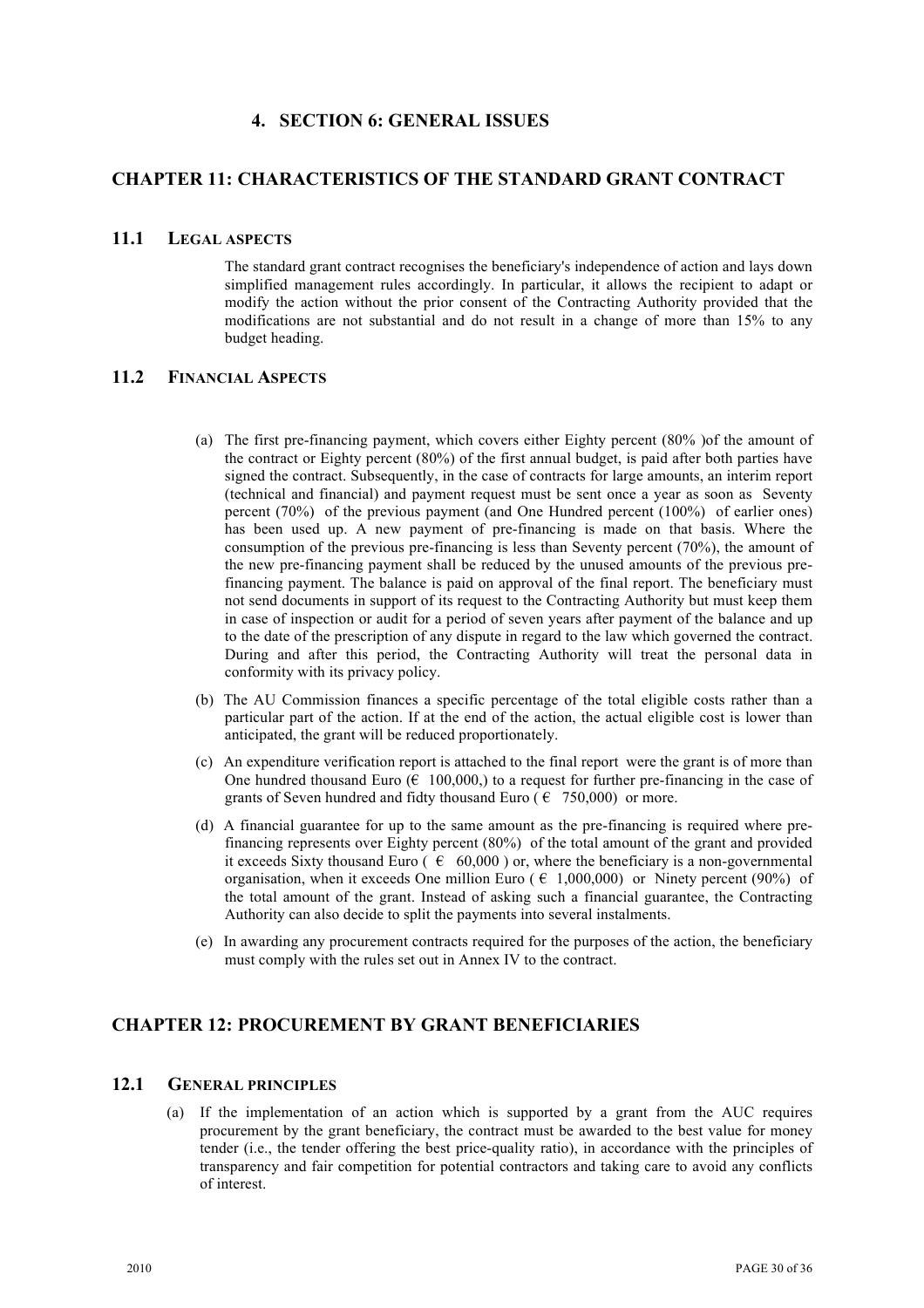- (b) To this end, the beneficiary respects the rules prescribed in Annex IV to the grant contract.
- (c) The AUC will carry out ex-post checks on the compliance of grant beneficiaries with these rules. Grant contracts must provide expressly for the AUC to exercise their powers of control, on documents and on the spot, over all contractors and subcontractors which have received AUC funds.

#### **CHAPTER 13: SECURITIES AND RETENTIONS**

(a) This chapter has been adapted from the AUC procurement manual and should be updated accordingly.

#### **13.1 BID SECURITIES**

- (a) Bid securities are used to protect the AUC against a applicant withdrawing from the grants management process prior to the award of contract and are normally in the form of a bank guarantee specifying the detailed conditionality for defaults under which the AUC may call for payment. Due to the costs incurred by a applicant in obtaining a bank guarantee, bid securities are normally only used in higher value open tendering procedures. Alternative acceptable formats of bid security such as Bankers Cheques, or bonds issued by insurance companies may be specified as acceptable within the bidding documents.
- (b) Any requirement for a bid security shall be indicated in the bid document as a fixed sum only, based on a varying percentage of between one percent ( 1% ) and five percent (5%) .

#### **13.2 PERFORMANCE SECURITIES**

- (a) Performance securities from a supplier or contractor are used to protect the AUC by guaranteeing performance under the terms of the contract. Such securities are normally required in the form of a bank guarantee specifying the specific conditionality for defaults under which the AUC may call for payment. Alternative acceptable formats of performance security such as Bankers Cheques, or bonds issued by insurance companies may be specified as acceptable in the bidding documents.
- (b) Any requirement for a performance security shall be indicated in the bidding documents as a set percentage of the contract sum. The value shall normally be set at between ten percent (10%) and twenty-five percent (25%) of the contract sum, based on consideration of the risks and costs that AUC may suffer in the event of any default by the supplier or contractor.

#### **13.3 ADVANCE PAYMENT SECURITIES**

(a) Where advance payments of Ten Thousand United States Dollars (USD 10,000) or above are made, an advance payment security shall be required from the supplier or contractor to cover the full amount of the advance payment. Advance payment securities shall normally be in the form of a bank guarantee specifying the specific conditionality under which the AUC may call for payment.

#### **13.4 PROCEDURE FOR RECEIPT, STORAGE AND RETURN OF SECURITIES**

#### **13.4.1 Safe Storage**

Securities, whether for the purpose of Bid Security, Advance Payment Guarantee or Performance Security must not be annotated in any way and must, after the details have been recorded, be immediately stored in a safe, secure place by the Directorate of PBFA.

#### **13.4.2 Record of Security details**

- (a) The Secretary of Tender Board shall record the following details of the Security in a Register:
	- 1. Call for proposals Reference number;
	- 2. Proposal Title (as applicable);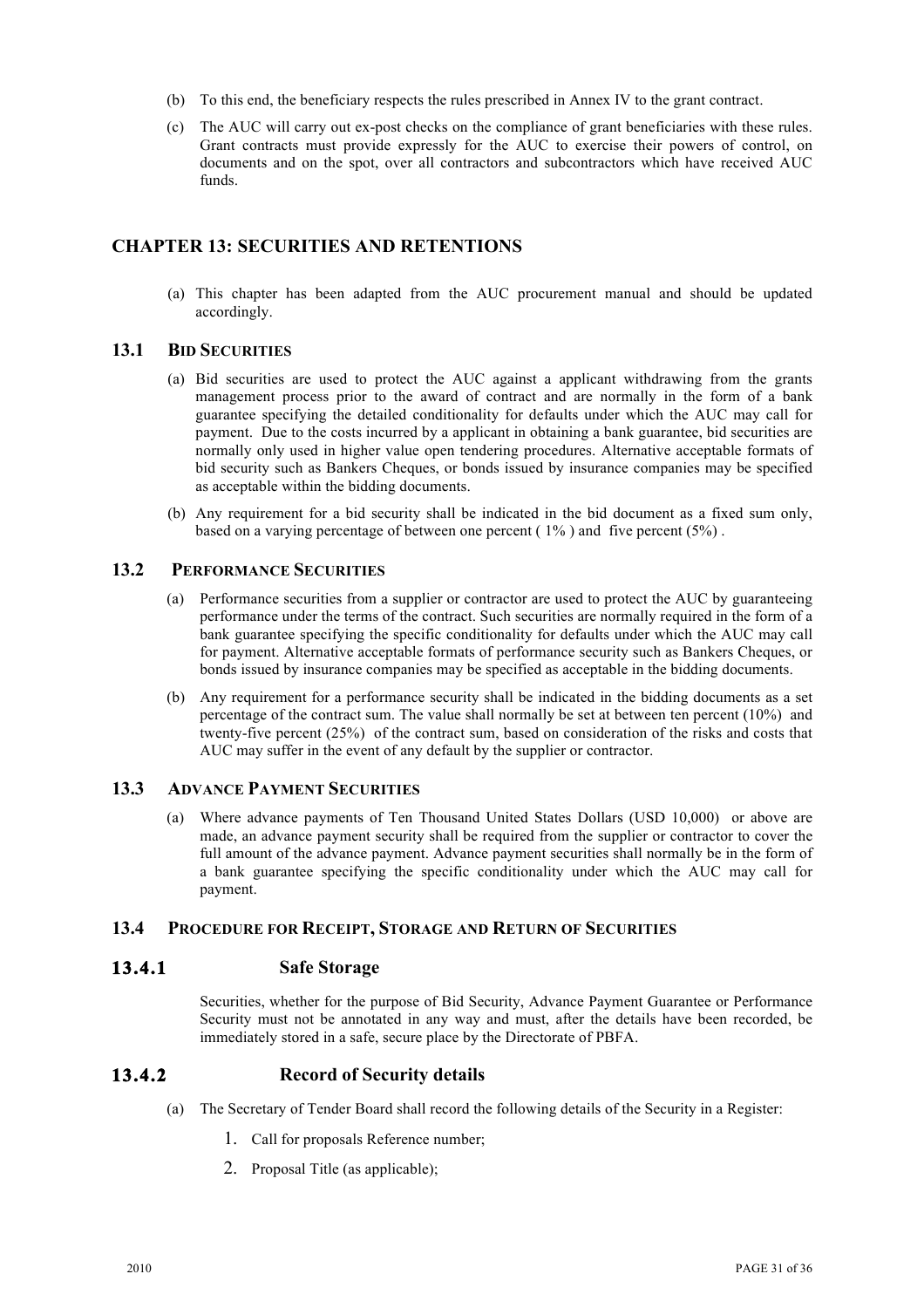- 3. Applicant Name;
- 4. Amount of Security;
- 5. Form of Guarantee (e.g. Certified Cheque or Bank Guarantee)
- 6. Name of Bank; and
- 7. Expiry date of Security.

## **13.4.3 Return of Securities**

All securities must be returned to the applicant, supplier or contractor as soon as they are no longer required. Bid securities in particular must be returned immediately to all applicants once the relevant contract is signed and all conditions for contract effectiveness have been met. Performance and advance payment securities must be returned once the supplier has discharged his obligations.

## **13.4.4 Expiry reminder**

- (a) The Secretary of Tender Board shall issue reminders not less than two weeks before any security is due to expire for the following reasons up on notification by the Grants management and Travel Division;
- (b) If the reason for the security is no longer applicable then the security must be immediately returned to the applicant or supplier - i.e. when:
	- **1. the contract has been awarded to another applicant:**
	- **2. work** which is covered by a performance security has been performed or the warranty period has expired; or
	- **3. the value of the advance payment has been deducted from other** payments to the supplier or contractor;
- (c) If the award of a tender is delayed, invite applicants in writing to extend their Bid Securities for an appropriate period;
- (d) If a Supplier or Contractor is not expected to complete/perform the task to which the security relates within the remaining period, request the Supplier or Contractor to extend the guarantee by an appropriate period;
- (e) If the Supplier or Contractor has defaulted on his contractual obligations, or refuses to extend an advance payment or performance security, seek advice of the Tender Board to consider calling bank guarantees immediately by demand in writing to the issuing bank, not less than one week before the expiry date.

## **13.4.5 "Called" Security**

A "called" Security shall be paid to the AUC for the credit of the appropriate Account Code to compensate for costs or losses due to the Supplier's non-performance.

## **13.5 RETENTIONS**

- (a) Retentions are normally only applicable to works projects or occasionally to the supply of machinery and equipment.
- (b) The rates of retention to be withheld from all certificates or stage payments for works contracts shall be specified in the contract. Following interim takeover of the works, a further payment may be made to the contractor under the terms of the contract to reduce the retention to a lower percentage of the contract price.
- (c) The balance of any Retention monies are only released to the supplier or contractor on satisfactory completion of the guarantee or warranty period stated in the contract.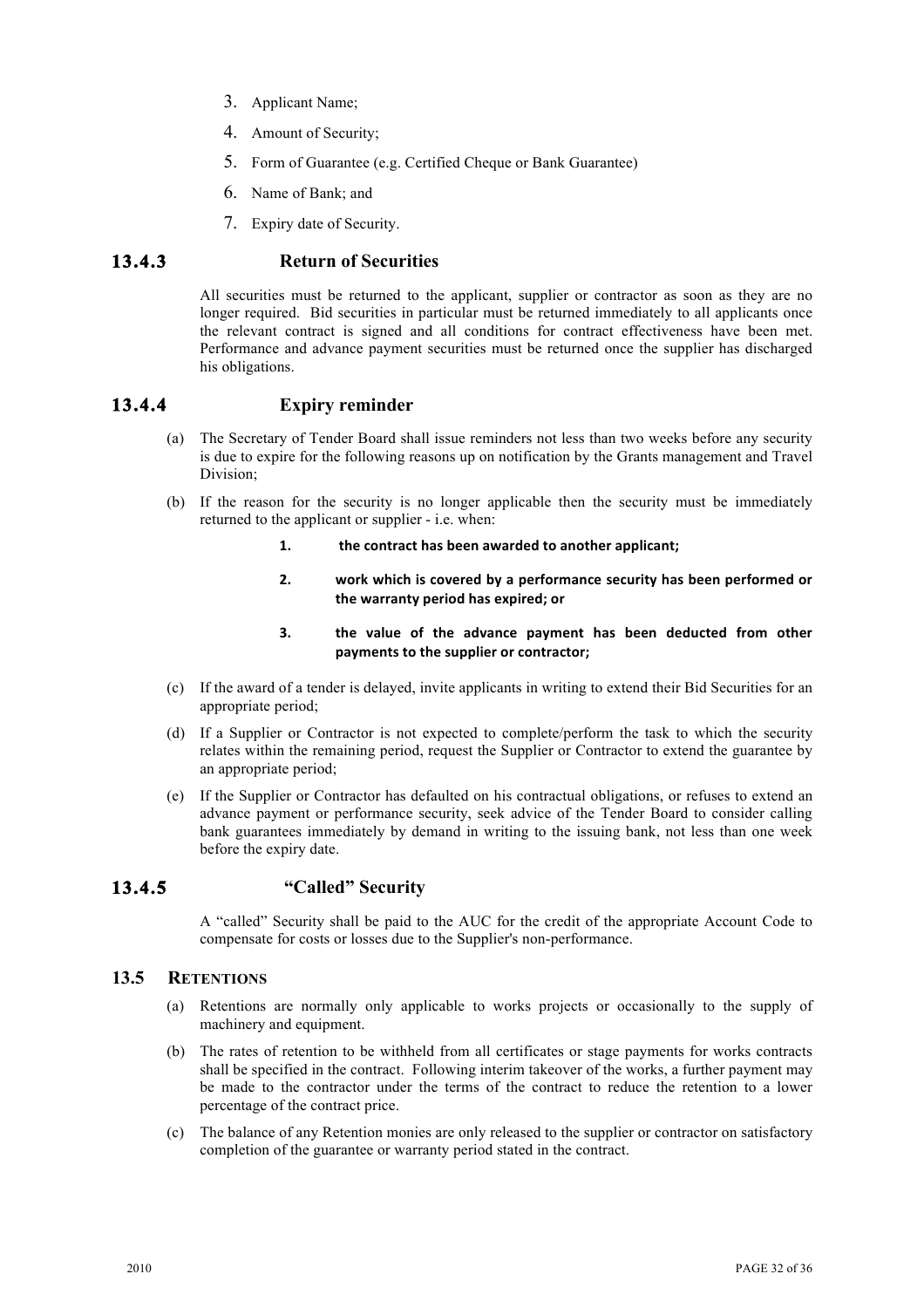## **CHAPTER 14: COMMUNICATIONS AND RECORDS MANAGEMENT**

#### **14.1 CORRESPONDENCE/COMMUNICATIONS**

Correspondence and communications are essential to the management of relationships with suppliers and other bodies, but communications issued by the AUC may commit or bind it to a course of action with legal, contractual or financial implications. Therefore, all grants management correspondence and other communications issued by the AUC shall emanate only from the Grants management and Travel Division except grants management by way of Tender whereby correspondences shall emanate from the Secretary of the Tender Board.

#### **14.2 DOCUMENTATION/RECORDS MANAGEMENT**

#### **14.2.1 Documentary Records**

- (a) Documentary records, both in print or electronic format, are essential for efficient and effective management of activities, provide evidence in support of decisions and actions taken, and provide an audit trail for verification of transparency, accountability and effectiveness. Efficient records management is essential to ensure effective storage, retrieval and use with due regard to security, integrity and confidentiality.
- (b) All Officers shall ensure they obtain, retain and maintain appropriate documentation supporting the activities for which they are responsible.
- (c) Senior Officers involved in approval or authorisation shall ensure that any transactions they approve or authorise are backed by appropriate supporting documentation.

#### **14.2.2 Filing/Record Management System**

- (a) The Grants management and the relevant AUC Authority has a general responsibility for maintaining Grants management Dossiers and Contracts Registers, but local Grants management and other relevant services involved in the grants management chain must also ensure that complete documentation is maintained in respect of all grants management activities and for contracts and agreements entered into.
- (b) Responsibility for the official maintenance of record files, authority to access files, and coordination of management and follow-up actions must be clearly defined in each Grants management and Travel Division to provide an audit trail and to avoid:
	- 1. partial and incomplete records being held by several different sections and individuals;
	- 2. unauthorised access to records; or
	- 3. failure to take any necessary action at the right time.

## **CHAPTER 15: USE OF ASSESSORS AND EXPERTS**

#### **15.1 USE OF ASSESSORS AND EXPERTS**

(a) Where the proposals received are particularly numerous or highly technical, it may not always be possible for the Evaluation Committee to examine each one in detail. If necessary, all or part of this detailed examination may be carried out by assessors or experts so that the Evaluation Committee may conduct its deliberations on the basis of their assessments. Assessors may attend the meetings of the Evaluation Committee as observers to present the results of their assessments and answer any questions from Committee members. The Contracting Authority may grant, on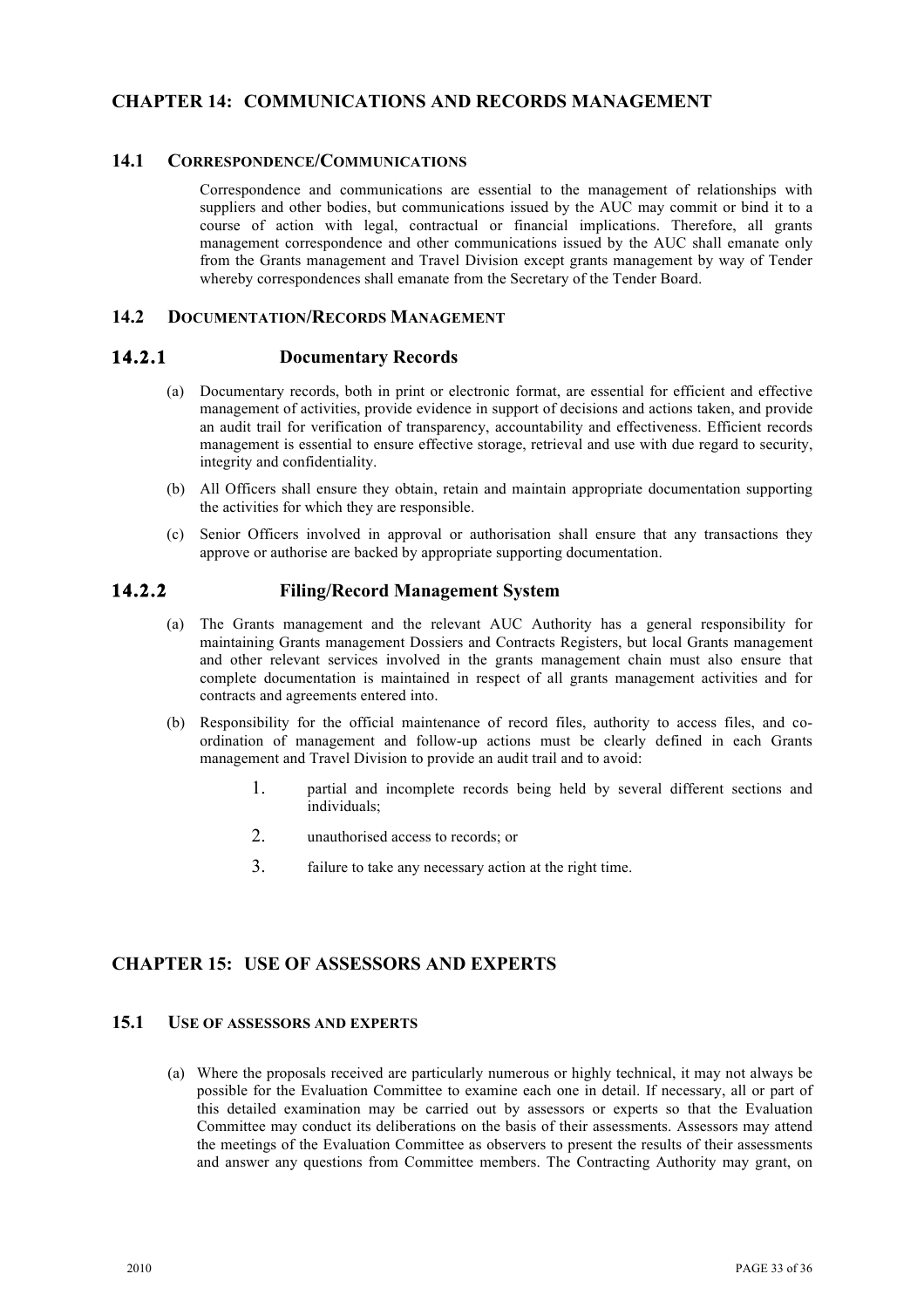justified cases, voting rights to experts; they should have the same weight as the rest of the members of the Evaluation Committee, becoming, therefore, full-right members.

- (b) Assessors are normally selected and contracted by using the appropriate procedure for service contracts. Their areas of expertise are typically civil engineering, transport, energy, health, industry, etc. Experts are normally selected from a list resulting from a call for expression of interest; they are appointed and not hired and they do not enter into competence (they receive a flat amount per day of evaluation). Experts are normally necessary to evaluate research proposals.
- (c) Outside assessors who are not officials or other staff of the AUC must be selected using the appropriate AUC procedure for service contracts. Experts selection must respect the principle of transparency and they should sign a "absence of conflict of interest" form (see annex EVL13 Experts declaration of impartiality and confidentiality
- (d) Whenever possible, experts should be citizens of one of the African Union member states. Depending on especial arrangements resulting from international cooperation agreements, the Contracting Authority may invite to join as expert staff from such organisations, regardless of their nationality. They should enjoy equal voting rights as the rest of the members of the Evaluation Committee.
- (e) In the case assessors or experts are not used, it suffices that the Evaluation Committee completes one collective evaluation grid for each respective step of the procedure.
- (f) Assessors and experts work under the supervision of the Chairperson of the Evaluation Committee. Although the same persons may be used for the different stages, different types of expertise are required for the different assessments and it is recommended to use different persons wherever possible. Experts participating in evaluation committees of calls under the same work programme must rotate at a rate of 25%
- (g) With respect to the administrative check and the verification of eligibility, the task of assessors consists of carrying out a screening of each proposal on the basis of the Checklist (section V of the application form) and the Declaration by the applicant (see Annex APF2 Logical framework). Each proposal need only be screened by one assessor.
- (h) It would be preferable to delegate this work (verification of eligibility) to officials or other staff members of the Contracting Authority. Outside assessors may be recruited as required.
- (i) With respect to the evaluation of the concept notes and of the proposals, the task of assessors or experts consists of carrying out a written assessment on the basis of the published evaluation grids (see Annexes EVL1 Concept note evaluation grid and EVL2 Full application evaluation grid). At least two assessors or experts must assess each concept note and each proposal, working independently of each other. They should preferably be chosen internally within the Commission services. Where there are insufficient internal resources, external assessors or experts can however also be chosen. They must have an in-depth knowledge of the issues covered by the grant programme concerned. Their expertise should be verified on the basis of their CVs. A minimum of five years' experience of a particular issue should be expected.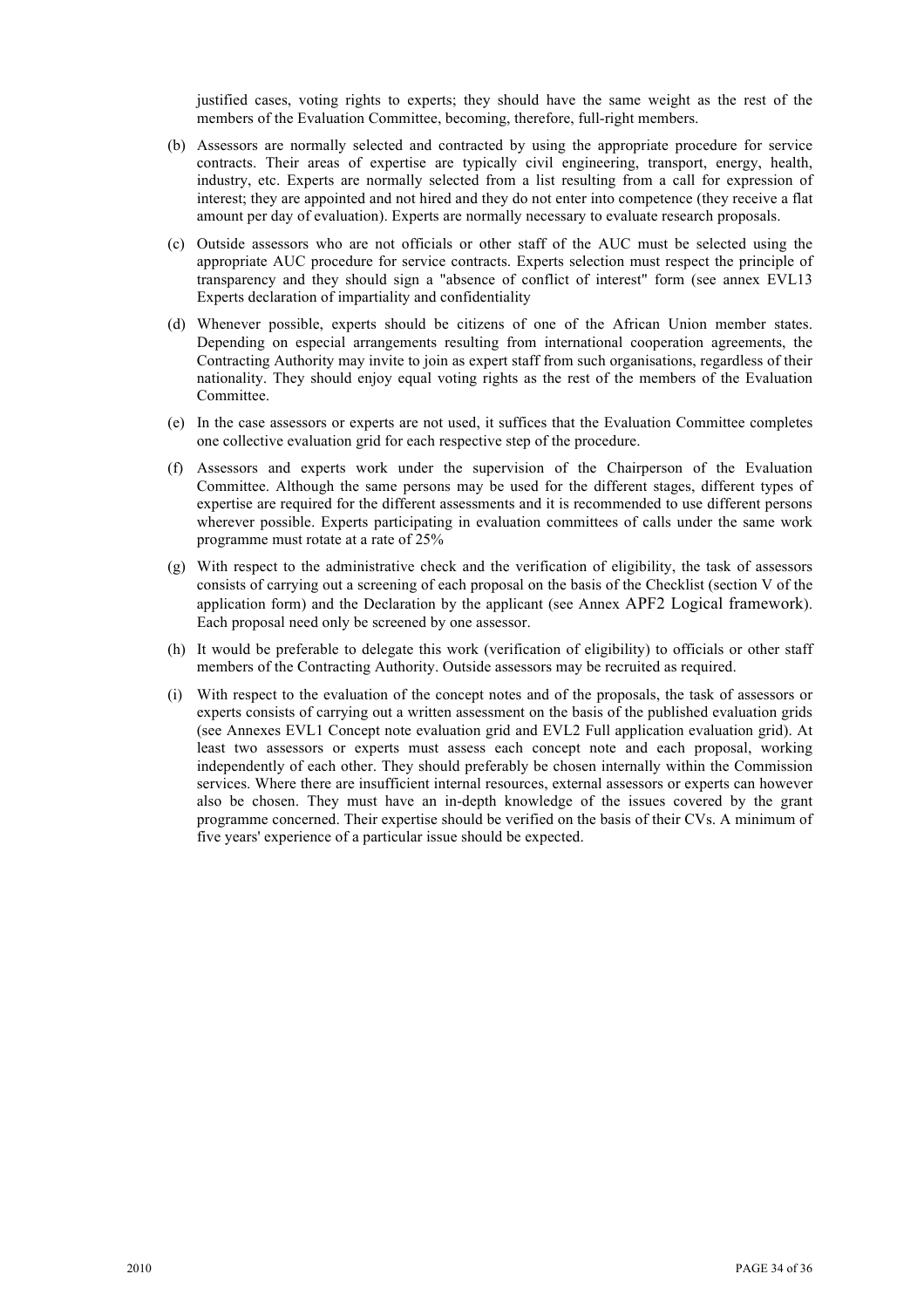## **List of Annexes**

|          | <b>Annex Description</b>                                      | <b>Reference Document</b>                                               |
|----------|---------------------------------------------------------------|-------------------------------------------------------------------------|
| 1.       | Special conditions                                            | CNT0 Special conditions.doc                                             |
| 2.       | <b>General Conditions</b>                                     | CNT2 General Conditions .doc                                            |
| 3.       | Glossary of terms<br>annex to General<br>Conditions           | CNT2a Glossary of terms<br>annex<br>to<br>General Conditions.doc        |
| 4.       | Procurement procedures                                        | CNT4 Procurement procedures .doc                                        |
| 5.<br>6. | Request for Payment<br>Interim narrative report               | CNT5 Request for Payment .doc<br>CNT6a Interim narrative report .doc    |
| 7.       | Final narrative report                                        | CNT6b Final narrative report .doc                                       |
| 8.       | <b>Financial Report</b>                                       | CNT6c Financial Report .doc                                             |
| 9.       | Expenditure verification                                      | CNT7 Expenditure verification .doc                                      |
| 10.      | <b>Financial Guarantee</b>                                    | CNT8 Financial Guarantee .doc                                           |
| 11.      | Contract Addendum                                             | CNT10 Contract Addendum .doc                                            |
| 12.      | Guidelines for Participants                                   | GFP Guidelines for participants.doc                                     |
| 13.      | Application form                                              | APF Application form.doc                                                |
| 14.      | <b>Budget</b>                                                 | APF1 Budget.exl                                                         |
| 15.      | Logical framework                                             | APF2 Logical framework.exl                                              |
| 16.      | Concept note evaluation grid                                  | EVL1 Concept note evaluation grid.doc                                   |
| 17.      | Full application evaluation grid                              | EVL2 Full application evaluation grid.doc                               |
| 18.      | Opening session and administrative check                      | EVL3 Opening session and administrative<br>check.doc                    |
| 19.      | Concept note evaluation report                                | EVL4 Concept note evaluation report.doc                                 |
| 20.      | Full application evaluation report                            | EVL5<br>Full<br>evaluation<br>application<br>report.doc                 |
| 21.      | Final evaluation report                                       | EVL6 Final evaluation report.doc                                        |
| 22.      | Letter to applicants after opening session                    | EVL7 Letter to applicants after opening<br>session.doc                  |
| 23.      | Accept letter to applicants after concept<br>note evaluation  | EVL8 Accept letter to applicants after<br>concept note evaluation.doc   |
| 24.      | Reject letter to applicants after evaluation                  | EVL9 Reject letter to applicants after<br>evaluation.doc                |
| 25.      | Reject letter to applicants after full<br>proposal evaluation | EVL10 Reject letter to applicants after full<br>proposal evaluation.doc |
|          | 26. Accept or reject letter after eligibility<br>check        | EVL11 Accept or reject letter<br>after<br>eligibility check.doc         |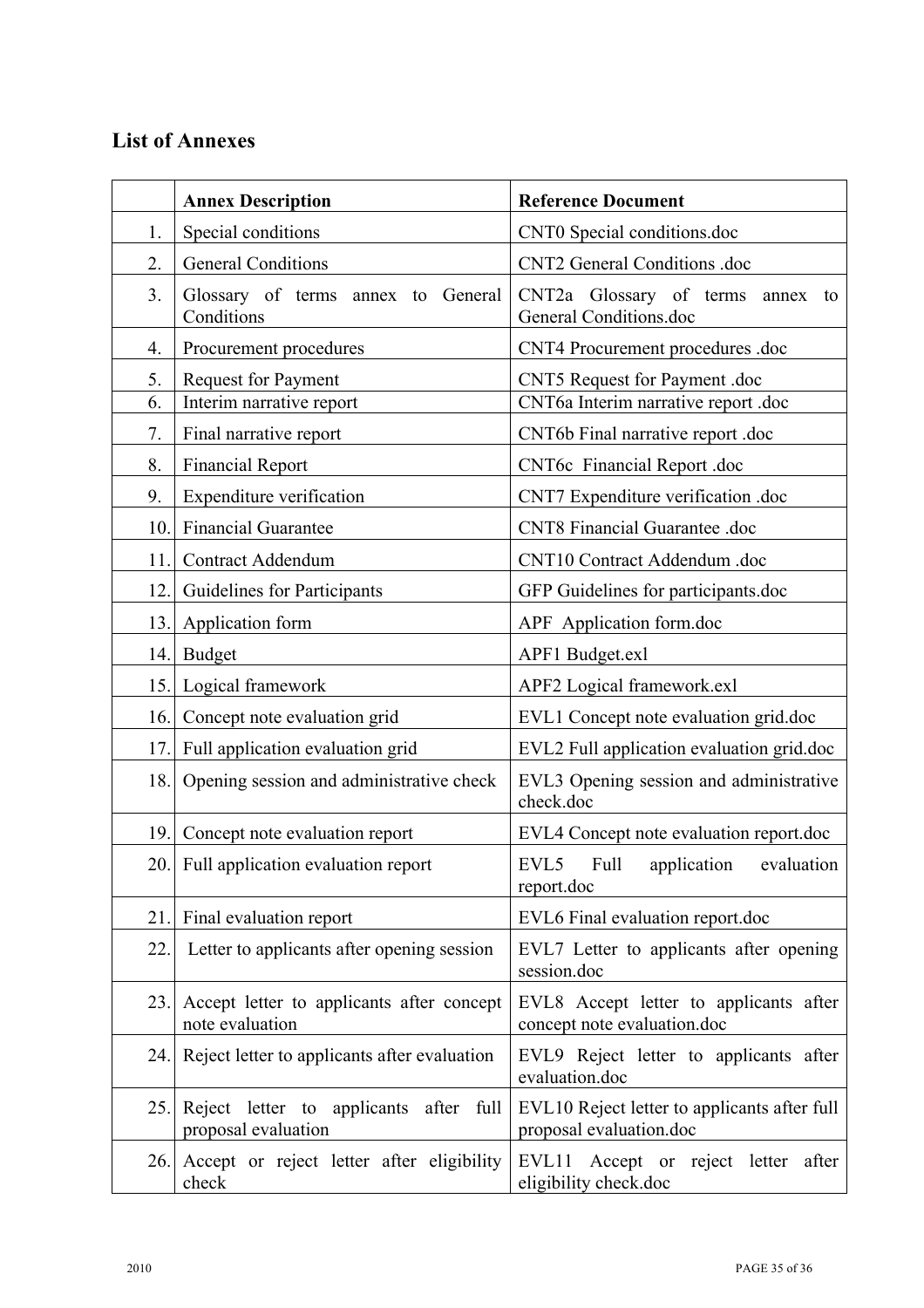|     | 27. Award Letter                                               | EVL12 Award Letter.doc                                               |
|-----|----------------------------------------------------------------|----------------------------------------------------------------------|
|     | 28. Experts declaration of impartiality and<br>confidentiality | EVL13 Experts declaration of impartiality<br>and confidentiality.doc |
|     | 29. Receipt for hand delivered proposals                       | EVL14 Receipt for hand delivered<br>proposals.doc                    |
|     | 30. Work Programme                                             | PUB1 Work Programme.doc                                              |
|     | 31. Local Publication                                          | <b>PUB2</b> Local Publication.doc                                    |
| 32. | <b>Award Publication</b>                                       | <b>PUB3</b> Award Publication.doc                                    |